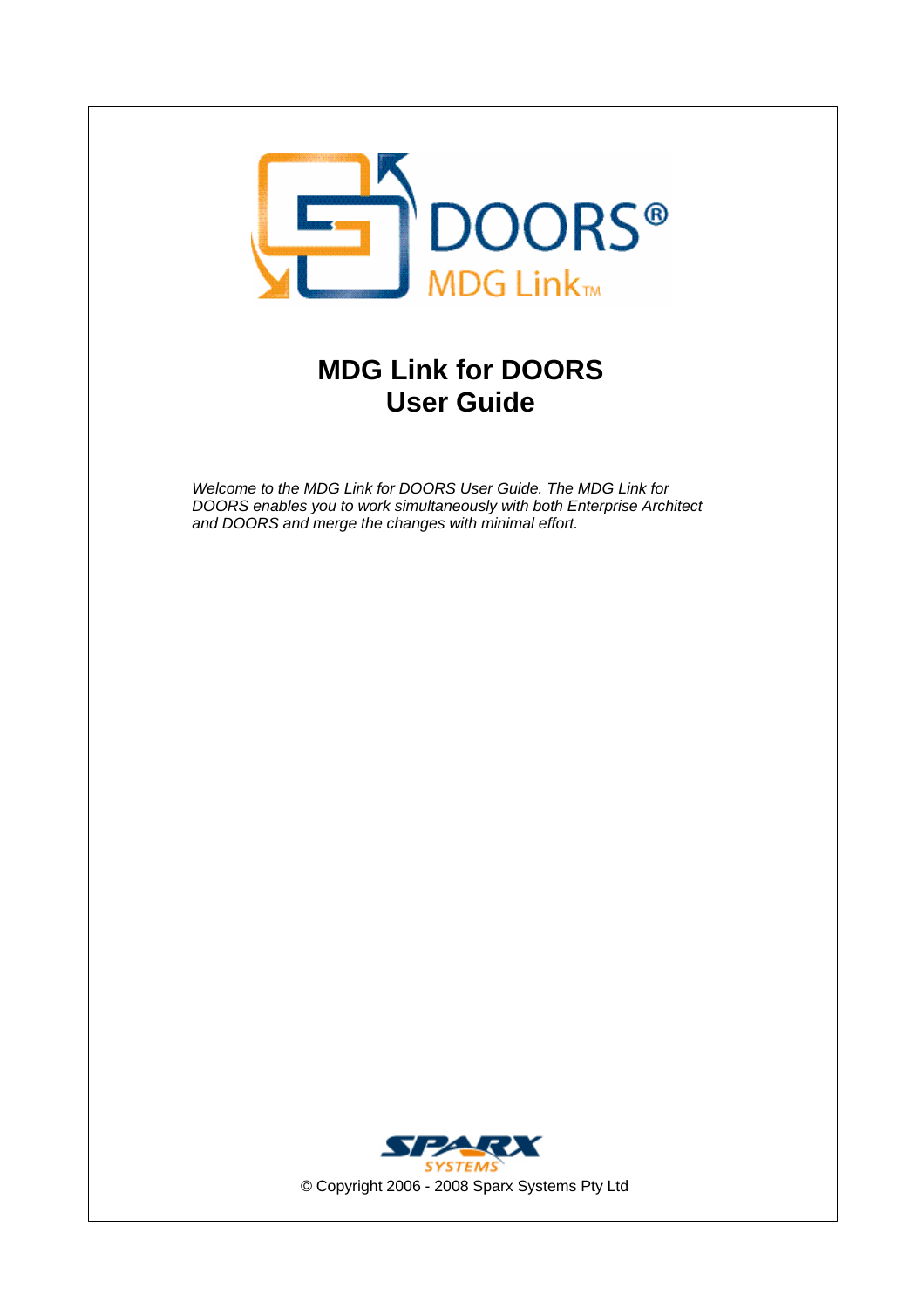## **MDG Link For DOORS User Guide**

**Introduction**

*by Aaron Bell*

*The MDG Link for DOORS enables you to work simultaneously with both Enterprise Architect and DOORS and merge the changes with minimal effort.*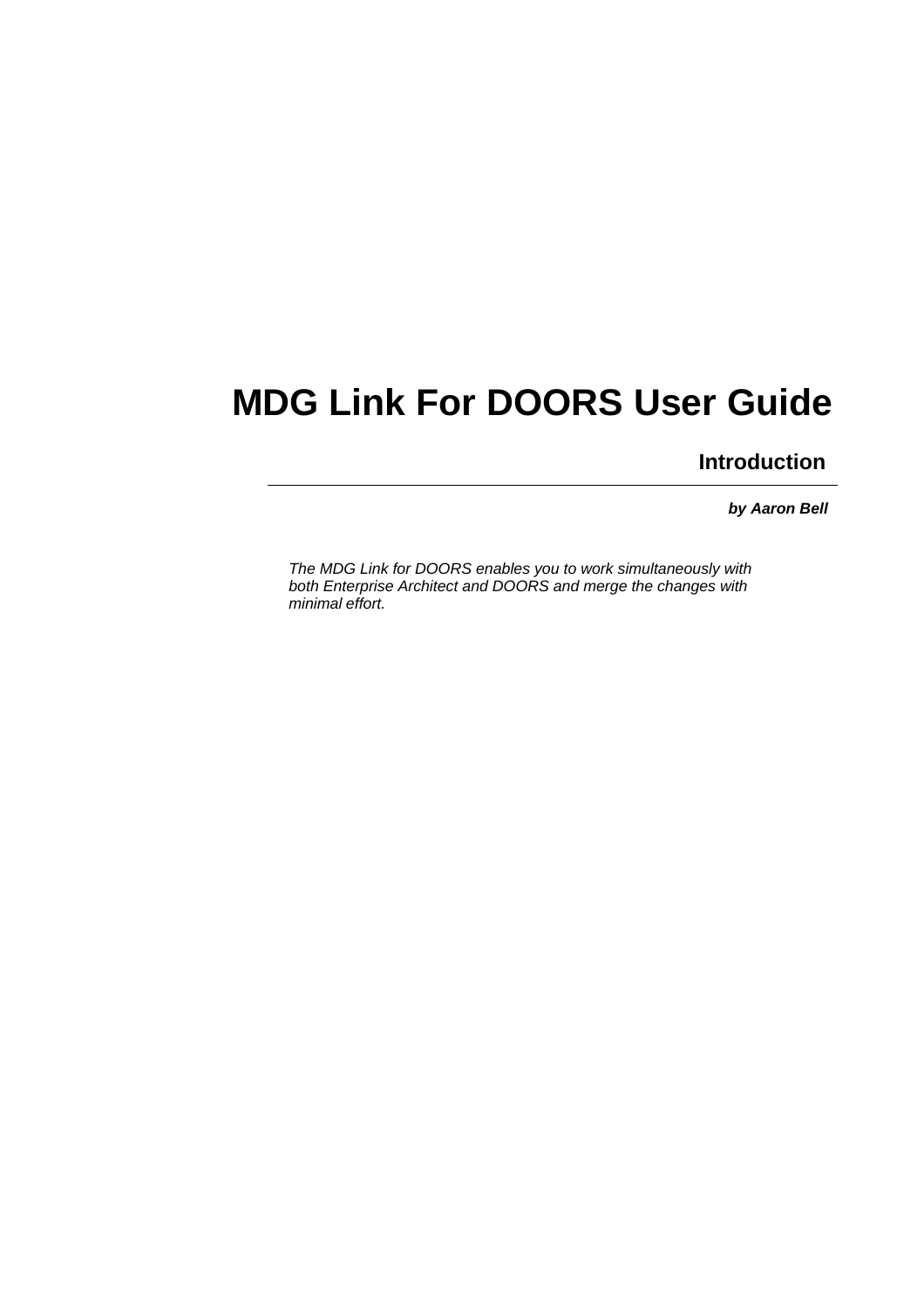### **MDG Link for DOORS User Guide**

#### **© 2006 - 2008 Sparx Systems Pty Ltd**

All rights reserved. No parts of this work may be reproduced in any form or by any means - graphic, electronic, or mechanical, including photocopying, recording, taping, or information storage and retrieval systems - without the written permission of the publisher.

Products that are referred to in this document may be either trademarks and/or registered trademarks of the respective owners. The publisher and the author make no claim to these trademarks.

While every precaution has been taken in the preparation of this document, the publisher and the author assume no responsibility for errors or omissions, or for damages resulting from the use of information contained in this document or from the use of programs and source code that may accompany it. In no event shall the publisher and the author be liable for any loss of profit or any other commercial damage caused or alleged to have been caused directly or indirectly by this document.

Printed: June 2008

*Sparx Systems*

## *Geoffrey Sparks*

**Technical Editor** *Aaron Bell*

### **Publisher Special thanks to:**

*All the people who have contributed suggestions, examples, bug reports and assistance in the development of MDG Link for DOORS. The task of developing and maintaining this tool has been greatly enhanced by their contribution.* **Managing Editor**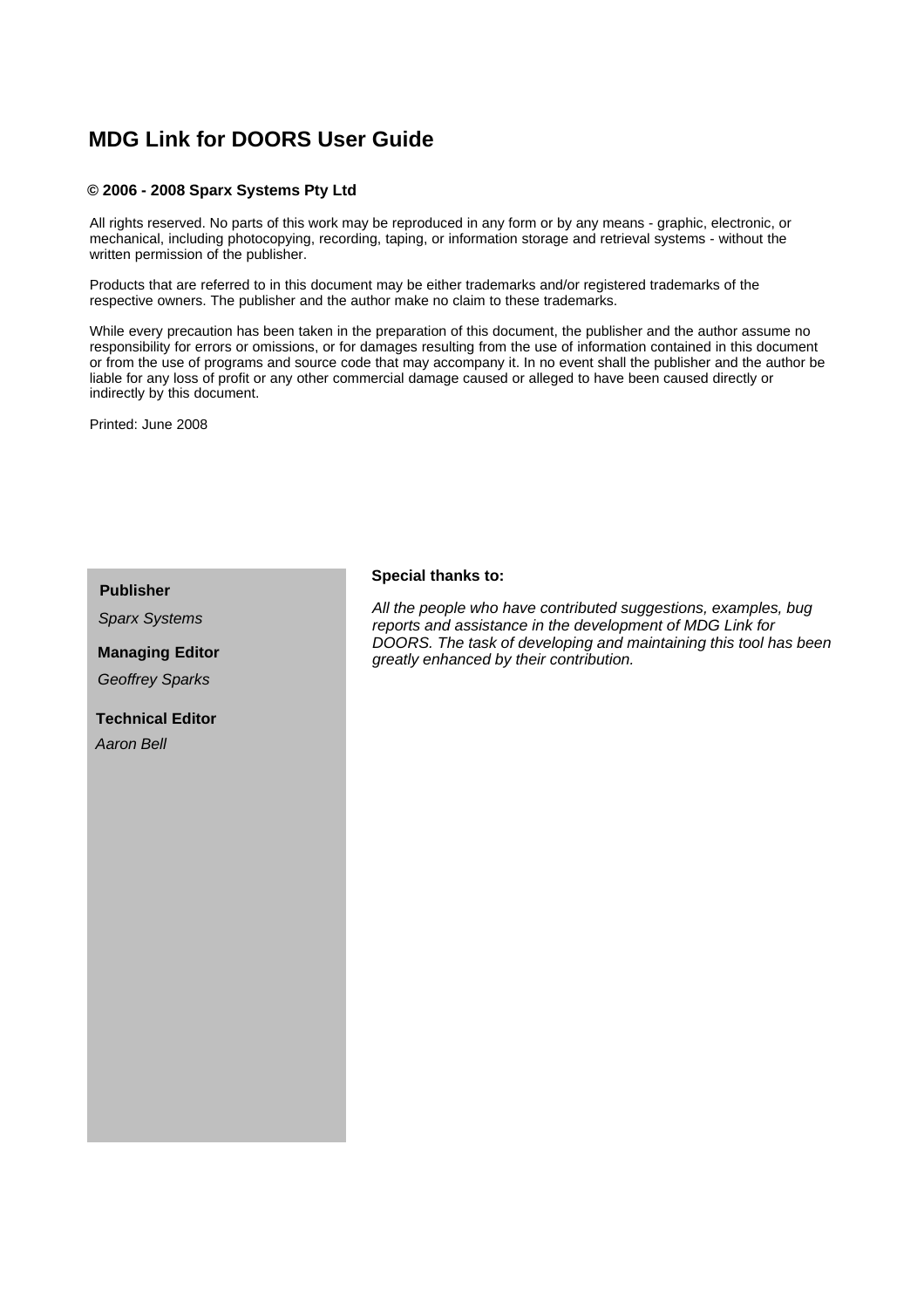## **Table of Contents**

| <b>Foreword</b>                 | 1           |
|---------------------------------|-------------|
| Welcome                         | $\mathbf 2$ |
|                                 |             |
|                                 |             |
|                                 |             |
|                                 |             |
|                                 |             |
|                                 |             |
| <b>Getting Started</b>          | 11          |
|                                 |             |
|                                 |             |
|                                 |             |
|                                 |             |
|                                 |             |
| <b>Using MDG Link For Doors</b> | 19          |
|                                 |             |
|                                 |             |
|                                 |             |
|                                 |             |
|                                 |             |
|                                 |             |
|                                 |             |
|                                 |             |
|                                 |             |
|                                 |             |
| <b>Troubleshooting</b>          | 34          |

 $\overline{1}$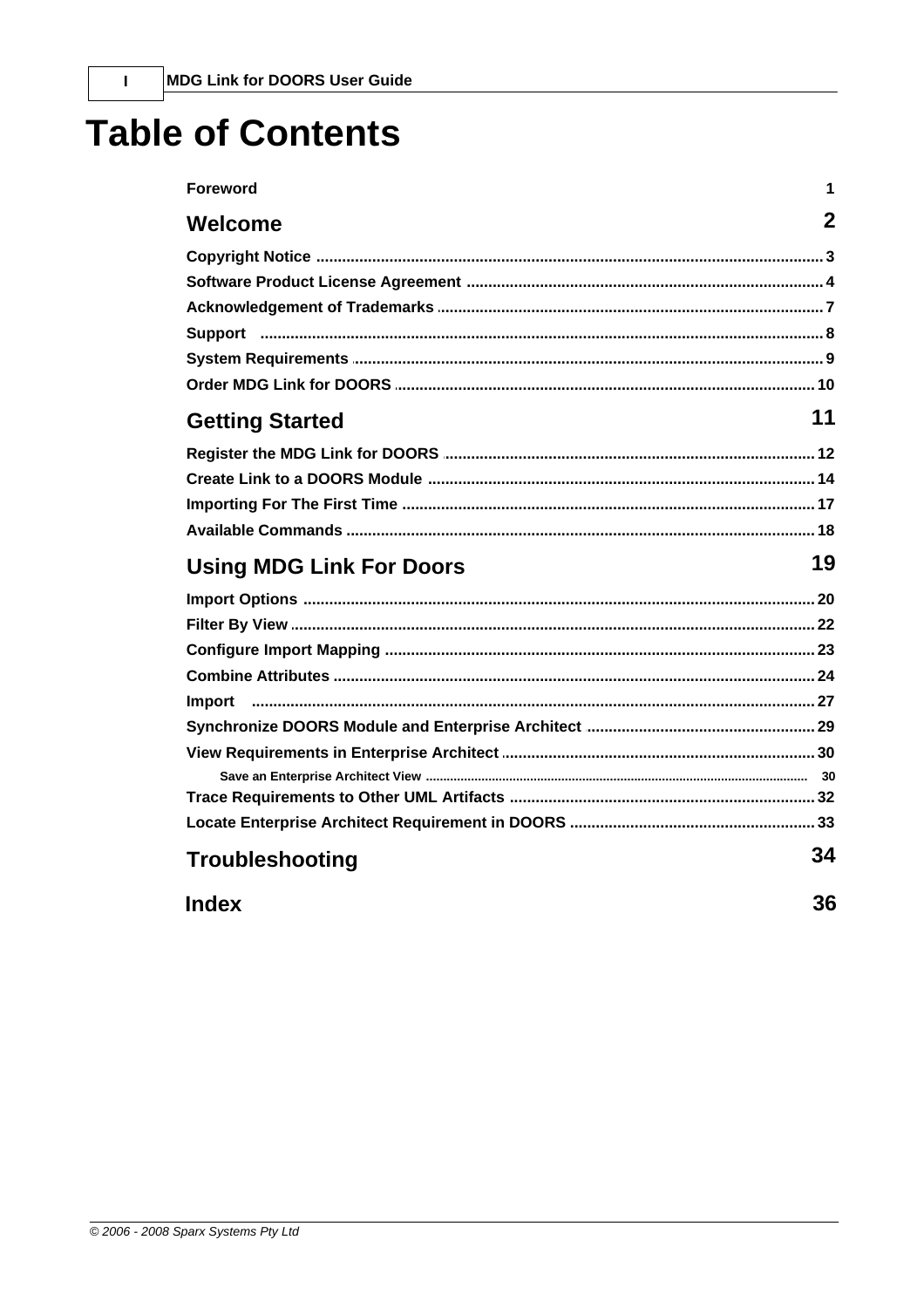## **Foreword**

The MDG Link for DOORS enables you to work simultaneously with both Enterprise Architect and DOORS and merge the changes with minimal effort.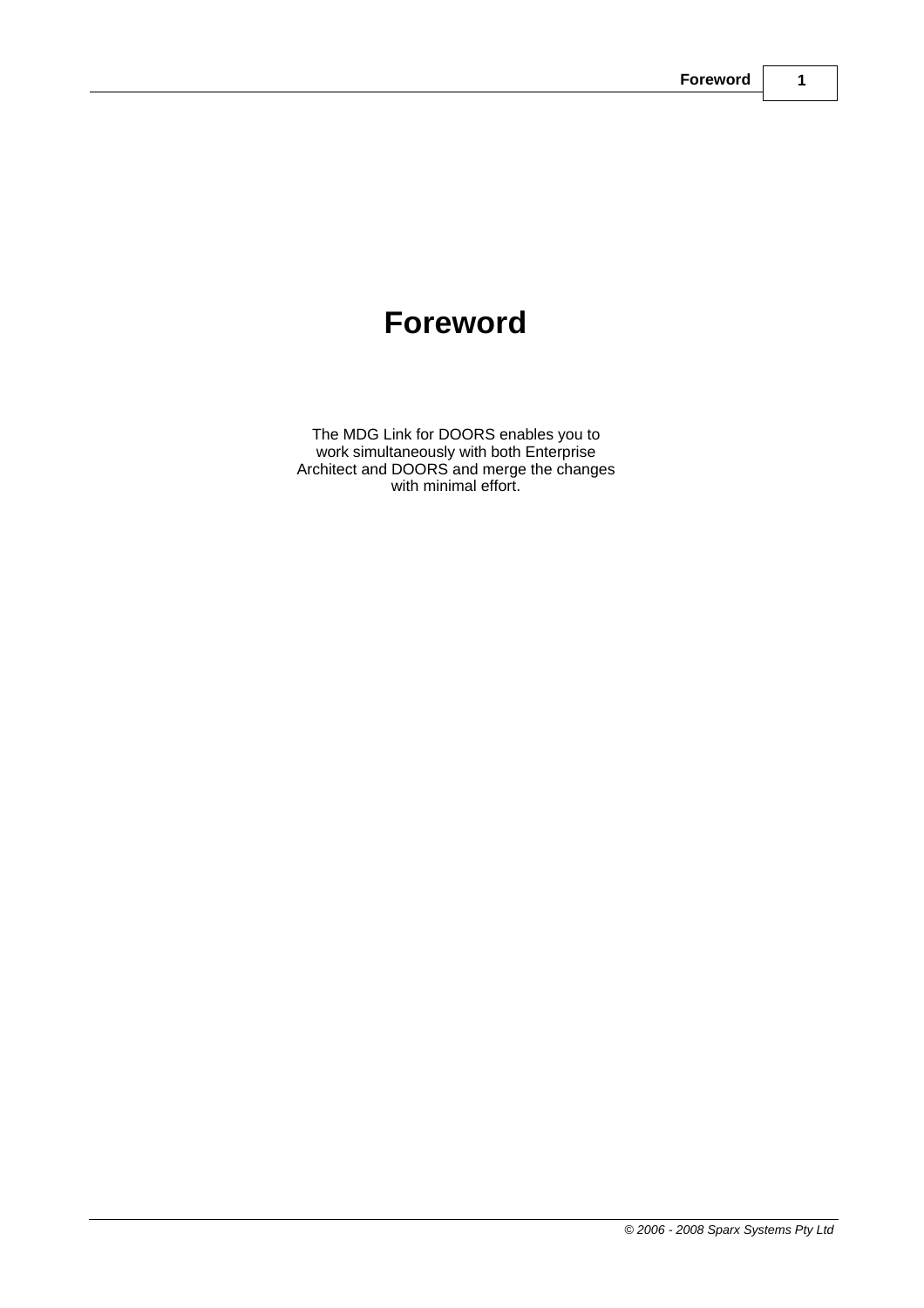### <span id="page-5-0"></span>*1 Welcome*



Welcome to the *MDG Link for DOORS®* - Enterprise Architect MDG Add-In, Version 2.0.

MDG Link for DOORS® is an Add-In for Enterprise Architect that facilitates a direct connection between Enterprise Architect and Telelogic DOORS®. It enables you to import DOORS modules of requirements into Enterprise Architect packages.

#### **Note:**

The MDG Link for DOORS is available for the Corporate and Professional editions of Enterprise Architect.

The key function of this Add-in is to ensure that a nominated Enterprise Architect package always reflects data from a particular DOORS module. After the initial import any modifications to the DOORS module can be synchronized by re-importing the module into the Enterprise Architect package.

The MDG Add-In incorporates the following features:

- · Direct import of DOORS modules into Enterprise Architect
- · Synchronization of imported DOORS modules and DOORS tree with Enterprise Architect Packages and Model Hierarchy
- · Filtered import using DOORS View Filtering
- · The Add-In provides a context-sensitive **Find In DOORS** command (requires *Absolute Number* attribute to be mapped).

#### **Getting Started**

For instructions on how to obtain, install and register the MDG Link for DOORS, see <u>Getting Started</u> ! 11 Am

For instructions on importing data into Enterprise Architect from DOORS, see [Using MDG Link for DOORS.](#page-22-0)  $\sqrt{19}$ 

For a guide to viewing requirements in Enterprise Architect see <u>View Requirements in Enterprise Architect</u> I 30 P

#### **See Also**

- · [Copyright Notice](#page-6-0) 3
- <u>[Trademarks](#page-10-0)</u>l <sup>ァ</sup>Ӭ
- · [Support](#page-11-0) 8
- <u>[License Agreement](#page-7-0)</u>l 4<sup>5</sup>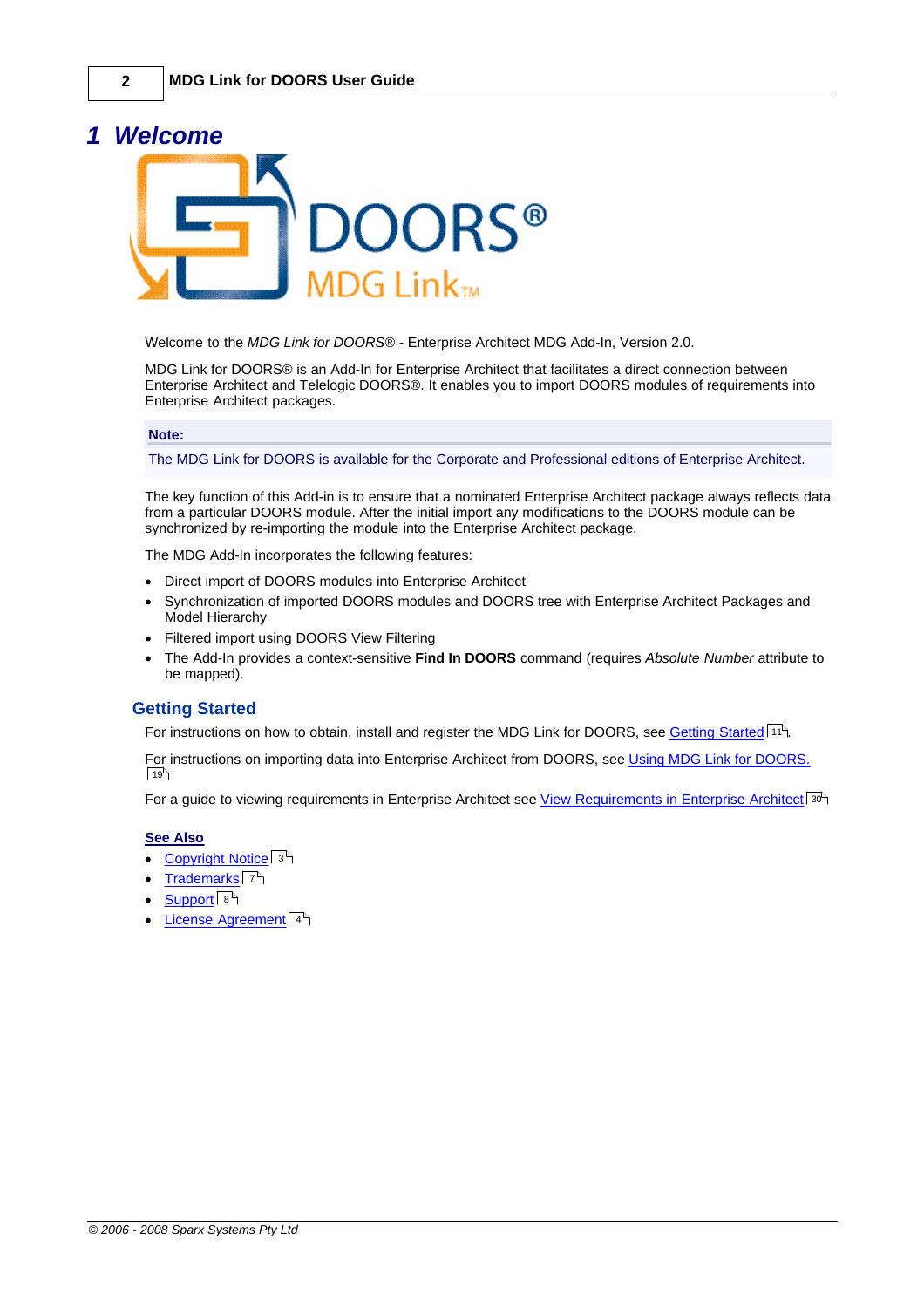### <span id="page-6-0"></span>*1.1 Copyright Notice*

#### **Copyright © 2006 - 2008 Sparx Systems Pty. Ltd. All rights reserved.**

The MDG Link for DOORS® software contains proprietary information of Sparx Systems Pty Ltd. It is provided under a license agreement containing restrictions on use and disclosure and is also protected by copyright law. Reverse engineering of the software is prohibited. Please read the <u>[license agreement](#page-7-0)</u> l4h for full details.

Due to continued product development, this information may change without notice. The information and intellectual property contained herein is confidential between Sparx Systems and the client and remains the exclusive property of Sparx Systems. If you find any problems in the documentation, please report them to us in writing. Sparx Systems does not warrant that this document is error-free. No part of this publication may be reproduced, stored in a retrieval system, or transmitted in any form or by any means, electronic, mechanical, photocopying, recording or otherwise without the prior written permission of Sparx Systems. Licensed users are granted the right to print a single hardcopy of the user manual per licensed copy of the software, but may not sell, distribute or otherwise dispose of the hardcopy without written consent of Sparx Systems.

**Sparx Systems Pty. Ltd.**

7 Curtis St, Creswick, Victoria 3363, AUSTRALIA

Phone: +61 (3) 5345 1140 Fax: +61 (3) 5345 1104

Support Email: [support@sparxsystems.com](mailto:support@sparxsystems.com) Sales Email: [sales@sparxsystems.com](mailto:sales@sparxsystems.com)

Website: <http://www.sparxsystems.com>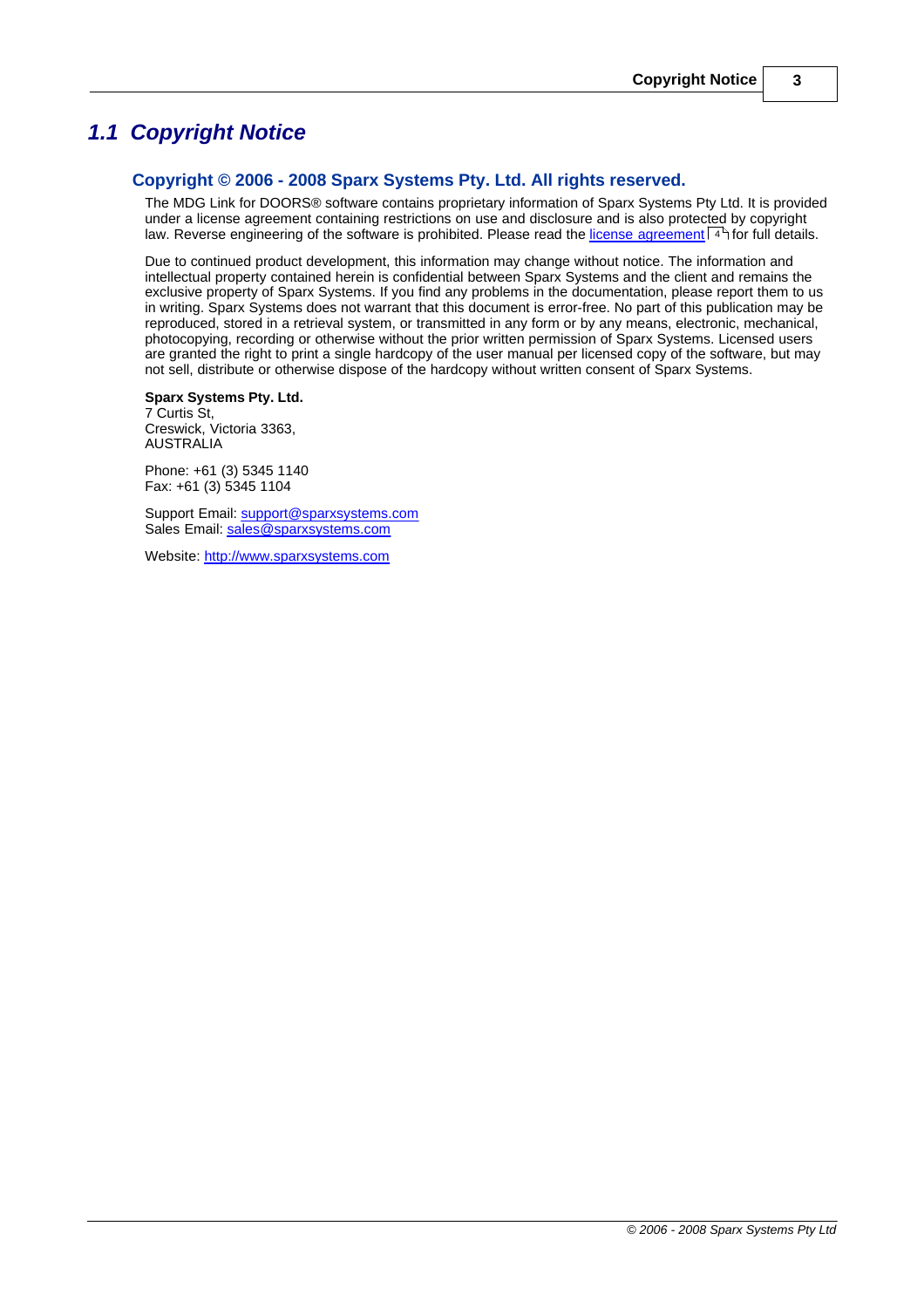**4 MDG Link for DOORS User Guide**

### <span id="page-7-0"></span>*1.2 Software Product License Agreement*

**MDG Link for DOORS - Enterprise Architect MDG Add-In, Version 2.0**

#### **Copyright (C) 2006 - 2008 Sparx Systems Pty Ltd. All Rights Reserved**

**IMPORTANT-READ CAREFULLY**: This End User Licence Agreement ("EULA") is a legal agreement between YOU as Licensee and SPARX for the SOFTWARE PRODUCT identified above. By installing, copying, or otherwise using the SOFTWARE PRODUCT, YOU agree to be bound by the terms of this EULA. If YOU do not agree to the terms of this EULA, promptly delete the unused SOFTWARE PRODUCT.

The copyright in the SOFTWARE PRODUCT and its documentation is owned by Sparx Systems Pty Ltd, A.B.N 38 085 034 546. Subject to the terms of this EULA, YOU are granted a non-exclusive right for the duration of the EULA to use the SOFTWARE PRODUCT. YOU do not acquire ownership of copyright or other intellectual property rights in any part of the SOFTWARE PRODUCT by virtue of this EULA.

Your use of this software indicates your acceptance of this EULA and warranty.

#### **DEFINITIONS**

In this End User license Agreement, unless the contrary intention appears,

- · "EULA" means this End User License Agreement
- · "SPARX" means Sparx Systems Pty Ltd A.C.N 085 034 546
- · "Licensee" means YOU, or the organization (if any) on whose behalf YOU are taking the EULA.
- · "Registered Edition of MDG Link for DOORS" means the edition of the SOFTWARE PRODUCT which is available for purchase from the web site: [http://www.sparxsystems.com/products/mdg/link/doors/purchase.](http://www.sparxsystems.com/products/mdg/link/doors/purchase.html) [html](http://www.sparxsystems.com/products/mdg/link/doors/purchase.html).
- · "SOFTWARE PRODUCT" or "SOFTWARE" means MDG Link for DOORS, which includes computer software and associated media and printed materials, and may include online or electronic documentation.
- · "Support Services" means email based support provided by SPARX, including advice on usage of MDG Link for DOORS, investigation of bugs, fixes, repairs of models if and when appropriate and general product support.
- · "Trial edition of MDG Link for DOORS" means the edition of the SOFTWARE PRODUCT which is available free of charge for evaluation purposes for a period of 30 days.
- · "SPARX support engineers" means employees of SPARX who provide on-line support services.

#### **GRANT OF LICENSE**

In accordance with the terms of this EULA YOU are granted the following rights:

- a) To install and use one copy of the SOFTWARE PRODUCT, or in its place, any prior version for the same operating system, on a single computer. As the primary user of the computer on which the SOFTWARE PRODUCT is installed, YOU may make a second copy for your exclusive use on either a home or portable computer.
- b) To store or install a copy of the SOFTWARE PRODUCT on a storage device, such as a network server, used only to install or run the SOFTWARE PRODUCT over an internal network. If YOU wish to increase the number of users entitled to concurrently access the SOFTWARE PRODUCT, YOU must notify SPARX and agree to pay an additional fee.
- c) To make copies of the SOFTWARE PRODUCT for backup and archival purposes.

#### **EVALUATION LICENSE**

The Trial version of MDG Link for DOORS is not free software. Subject to the terms of this agreement, YOU are hereby licensed to use this software for evaluation purposes without charge for a period of 30 days.

Upon expiration of the 30 days, the Software Product must be removed from the computer. Unregistered use of MDG Link for DOORS after the 30-day evaluation period is in violation of Australian, U.S. and international copyright laws.

SPARX may extend the evaluation period on request and at their discretion.

If YOU choose to use this software after the 30 day evaluation period a license must be purchased (as described at [http://www.sparxsystems.com/products/mdg/link/doors/purchase.html\)](http://www.sparxsystems.com/products/mdg/link/doors/purchase.html). Upon payment of the License fee, YOU will be sent details on where to download the registered edition of MDG Link for Eclipse and will be provided with a suitable software 'key' by email.

#### **ADDITIONAL RIGHTS AND LIMITATIONS.**

YOU hereby undertake not to sell, rent, lease, translate, adapt, vary, modify, decompile, disassemble, reverse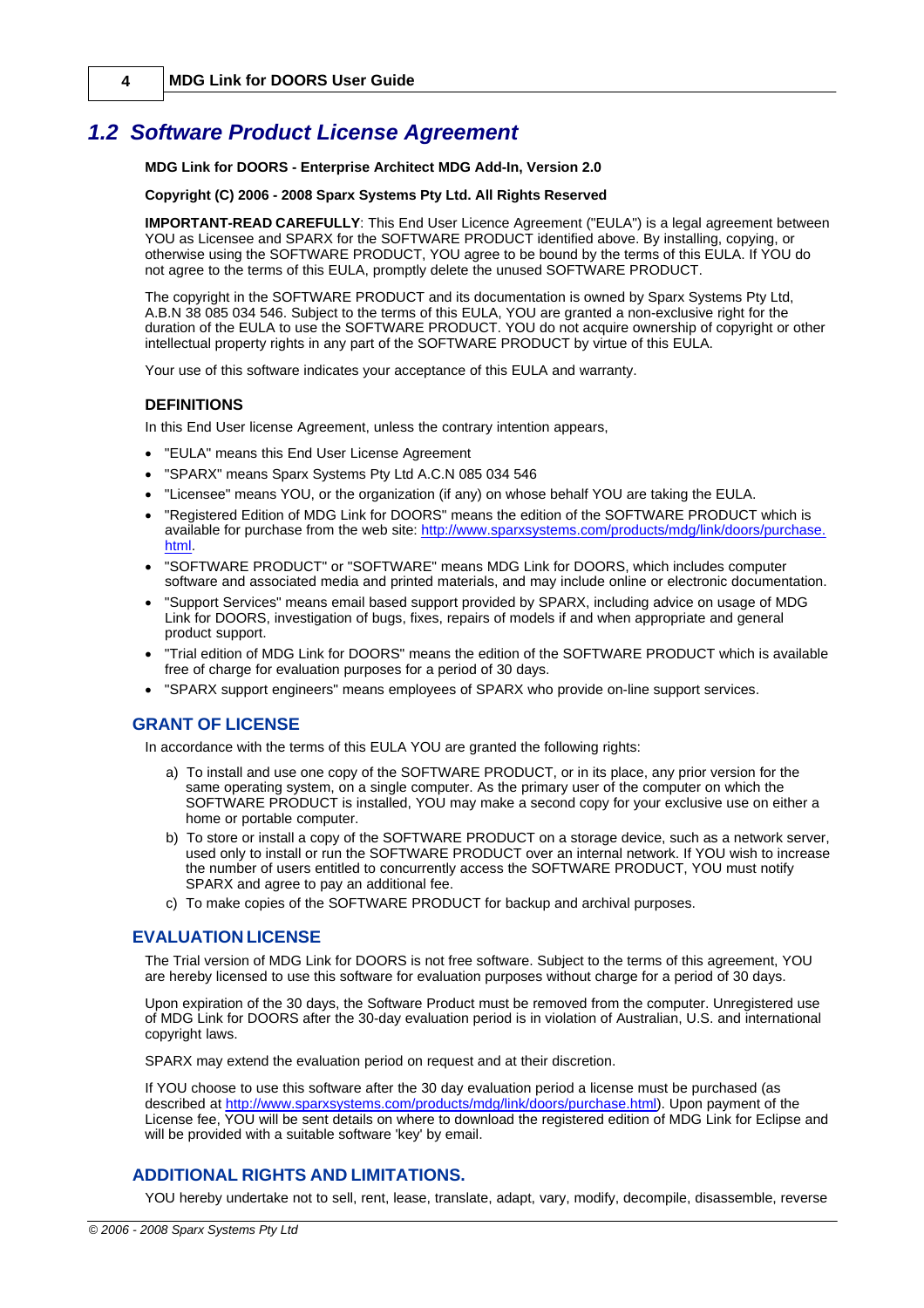engineer, create derivative works of, modify, sub-license, loan or distribute the SOFTWARE PRODUCT other than as expressly authorized by this EULA.

YOU further undertake not to reproduce or distribute license key-codes except under the express and written permission of SPARX.

#### **ASSIGNMENT**

YOU may only assign all your rights and obligations under this EULA to another party if YOU supply to the transferee a copy of this EULA and all other documentation including proof of ownership. Your License is then terminated.

#### **TERMINATION**

Without prejudice to any other rights, SPARX may terminate this EULA if YOU fail to comply with the terms and conditions. Upon termination YOU or YOUR representative shall destroy all copies of the SOFTWARE PRODUCT and all of its component parts or otherwise return or dispose of such material in the manner directed by SPARX.

#### **WARRANTIES AND LIABILITY**

#### **WARRANTIES**

SPARX warrants that the SOFTWARE PRODUCT will perform substantially in accordance with the accompanying written materials for a period of ninety (90) days from the date of receipt, and any Support Services provided by SPARX shall be substantially as described in applicable written materials provided to YOU by SPARX, and SPARX support engineers will make commercially reasonable efforts to solve any problems associated with the SOFTWARE PRODUCT.

#### **EXCLUSIONS**

To the maximum extent permitted by law, SPARX excludes, for itself and for any supplier of software incorporated in the SOFTWARE PRODUCT, all liability for all claims, expenses, losses, damages and costs made against or incurred or suffered by YOU directly or indirectly (including without limitation lost costs, profits and data) arising out of:

- · YOUR use or misuse of the SOFTWARE PRODUCT
- YOUR inability to use or obtain access to the SOFTWARE PRODUCT
- Negligence of SPARX or its employees, contractors or agents, or of any supplier of software incorporated in the SOFTWARE PRODUCT, in connection with the performance of SPARX'S obligations under this EULA, or
- · Termination of this EULA by either party for any reason.

#### **LIMITATION**

The SOFTWARE PRODUCT and any documentation are provided "AS IS" and all warranties whether express, implied, statutory or otherwise, relating in any way to the subject matter of this EULA or to this EULA generally, including without limitation, warranties as to: quality, fitness; merchantability; correctness; accuracy; reliability; correspondence with any description or sample, meeting your or any other requirements; uninterrupted use; compliance with any relevant legislation and being error or virus free are excluded. Where any legislation implies in this EULA any term, and that legislation avoids or prohibits provisions in a contract excluding or modifying such a term, such term shall be deemed to be included in this EULA. However, the liability of SPARX for any breach of such term shall if permitted by legislation be limited, at SPARX'S option to any one or more of the following upon return of the SOFTWARE PRODUCT and a copy of the receipt:

- If the breach relates to the SOFTWARE PRODUCT:
	- · the replacement of the SOFTWARE PRODUCT or the supply of an equivalent SOFTWARE PRODUCT
	- the repair of such SOFTWARE PRODUCT
	- the payment of the cost of replacing the SOFTWARE PRODUCT or of acquiring an equivalent SOFTWARE PRODUCT, or
	- · the payment of the cost of having the SOFTWARE PRODUCT repaired.
- If the breach relates to services in relation to the SOFTWARE PRODUCT:
	- · the supplying of the services again, or
	- the payment of the cost of having the services supplied again.

#### **TRADEMARKS**

All names of products and companies used in this EULA, the SOFTWARE PRODUCT, or the enclosed documentation may be trademarks of their corresponding owners. Their use in this EULA is intended to be in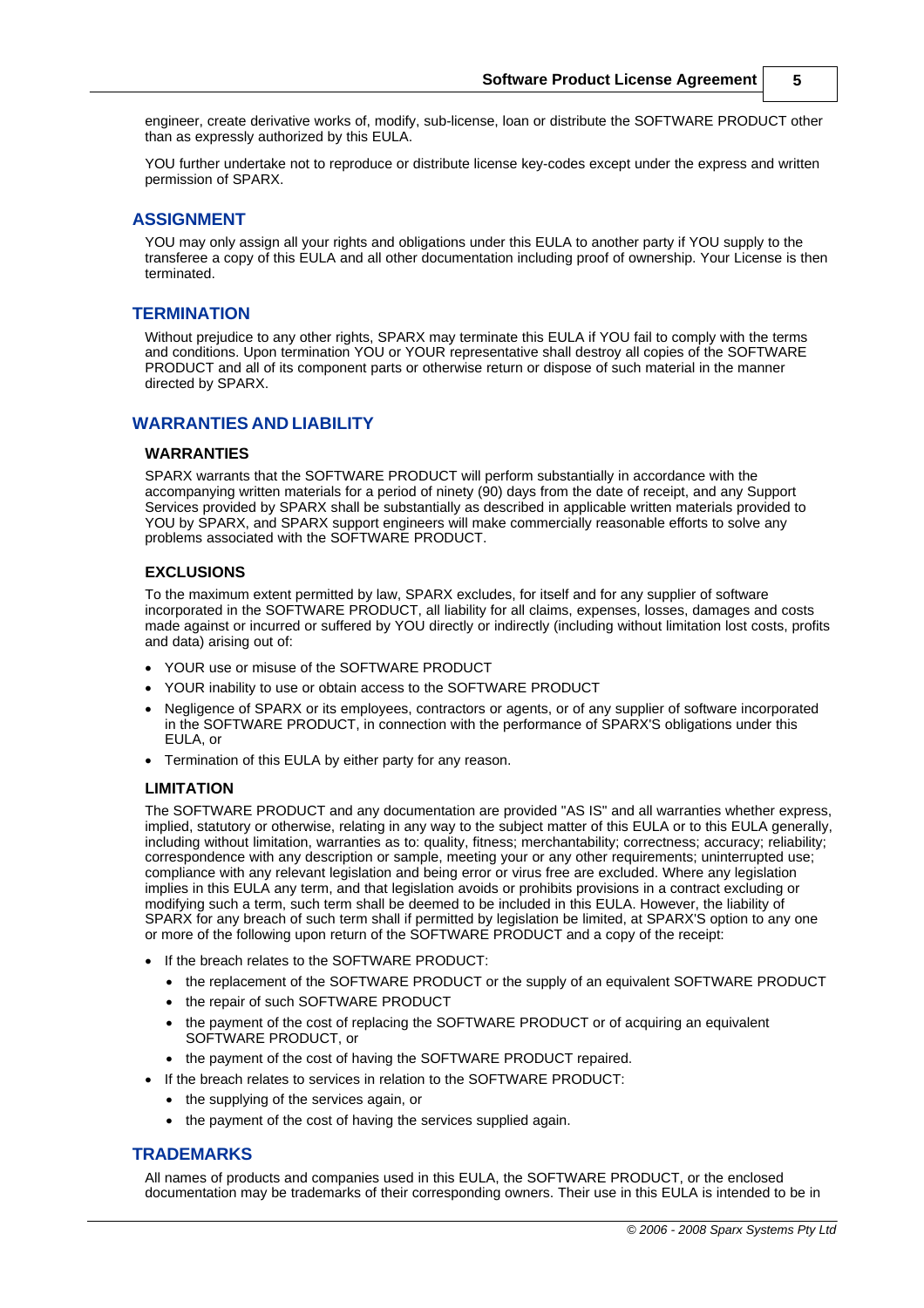#### **6 MDG Link for DOORS User Guide**

compliance with the respective guidelines and licenses.

Windows, Windows NT, Windows ME, Windows XP and Windows 2000 are trademarks of Microsoft. DOORS is registered to Telelogic.

#### **GOVERNING LAW**

This agreement shall be construed in accordance with the laws of the Commonwealth of AUSTRALIA.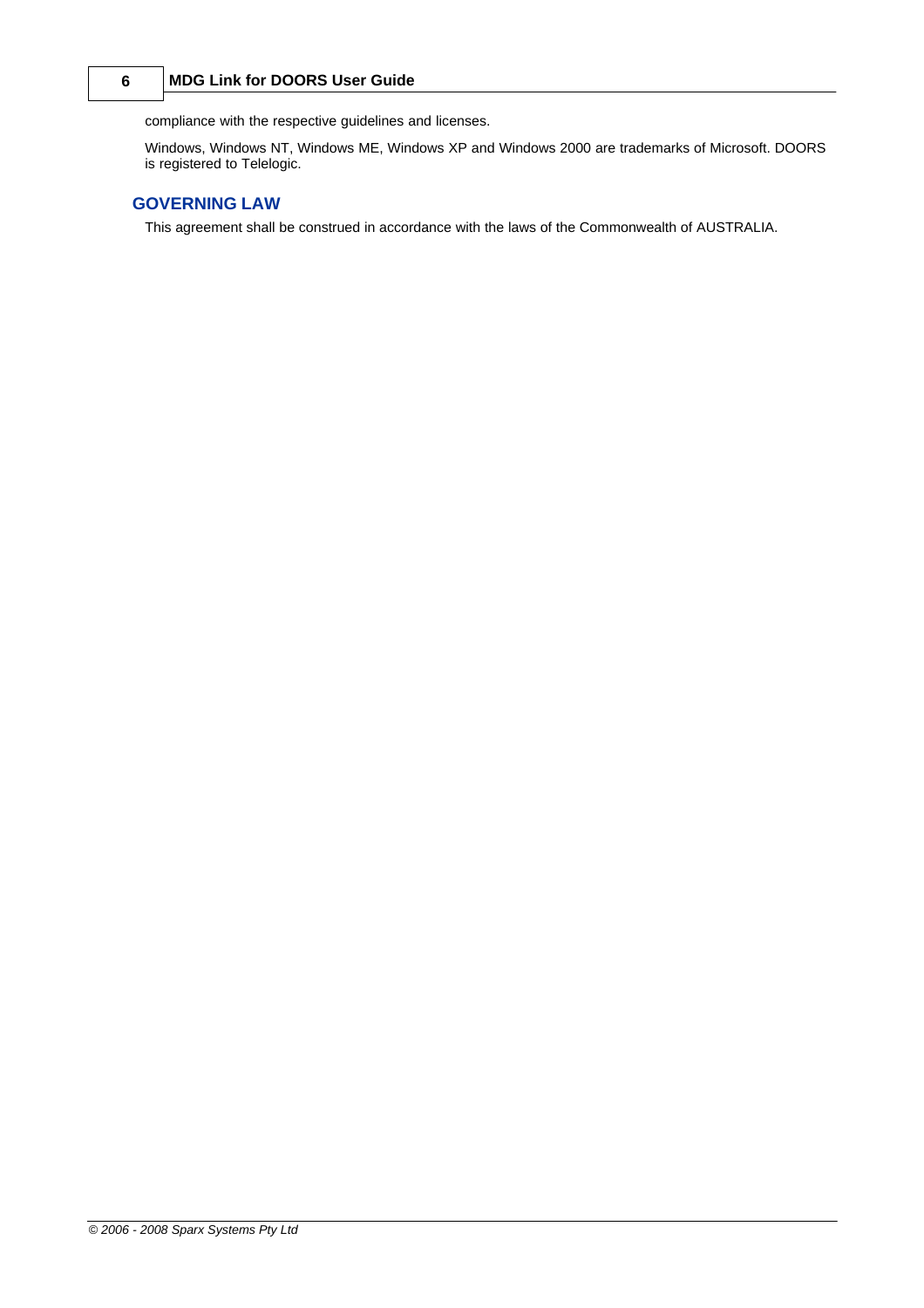## <span id="page-10-0"></span>*1.3 Acknowledgement of Trademarks*

### **Trademarks of Telelogic**

· DOORS®

### **Trademarks of Microsoft**

· Windows®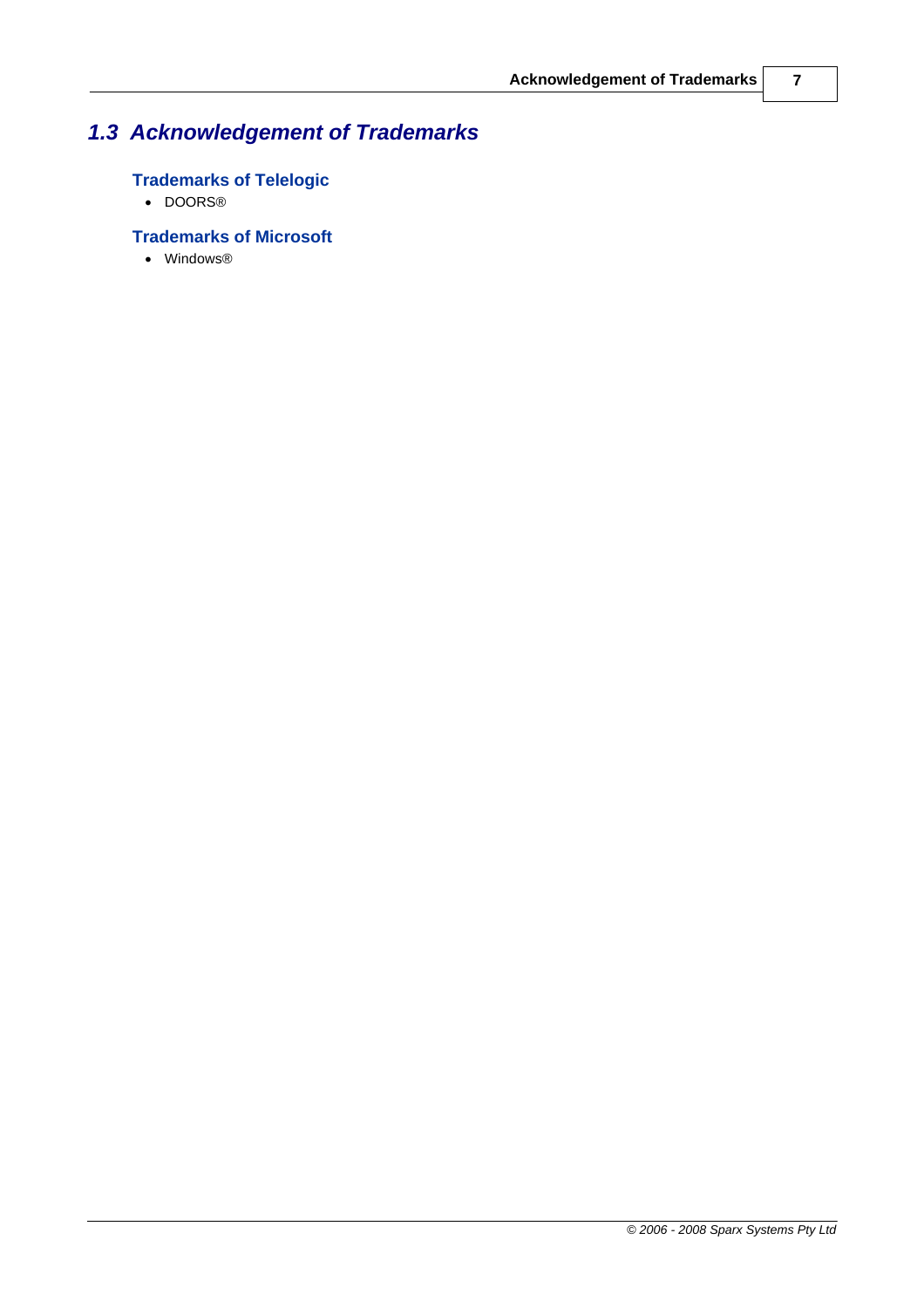### <span id="page-11-0"></span>*1.4 Support*

Technical support for the MDG Link for DOORS is available to registered users of Enterprise Architect. Responses to support queries are sent by email. Sparx Systems endeavors to provide a rapid response to all product-related questions or concerns.

Registered users can lodge a support request by visiting: [http://www.sparxsystems.com/registered/reg\\_support.html.](http://www.sparxsystems.com/registered/reg_support.html)

Trial users can contact Sparx Systems with questions regarding their evaluation at: [support@sparxsystems.com.](mailto:support@sparxsystems.com)

An online user forum is also available for your questions and perusal, at <http://www.sparxsystems.com/cgi-bin/yabb/YaBB.cgi>.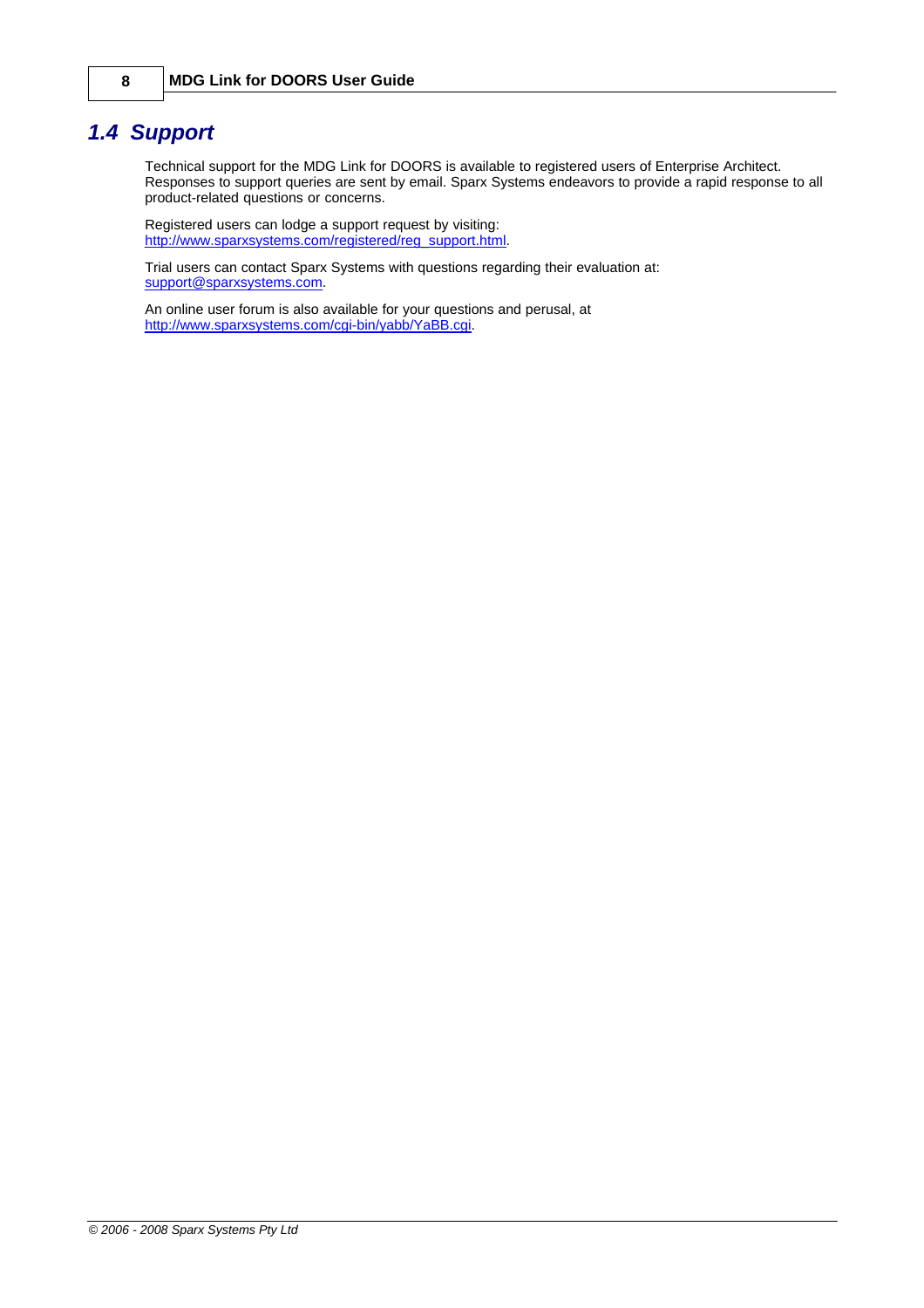## <span id="page-12-0"></span>*1.5 System Requirements*

MDG Link for DOORS runs under the following environments:

#### **Windows Operating Systems**

- · Windows ME
- · Windows Vista (32 bit)
- · Windows 2003
- · Windows NT® (SP5 or later)
- · Windows XP Professional
- · Windows XP Home
- · Windows XP Media Edition
- · Windows XP Tablet Edition
- · Windows 2000 Professional (SP3 or later ).

#### **Enterprise Architect**

- · Enterprise Architect Professional Edition, Version 7.1 (or later)
- · Enterprise Architect Corporate Edition, Version 7.1 (or later).

#### **DOORS**

· DOORS Version 7.0 or later.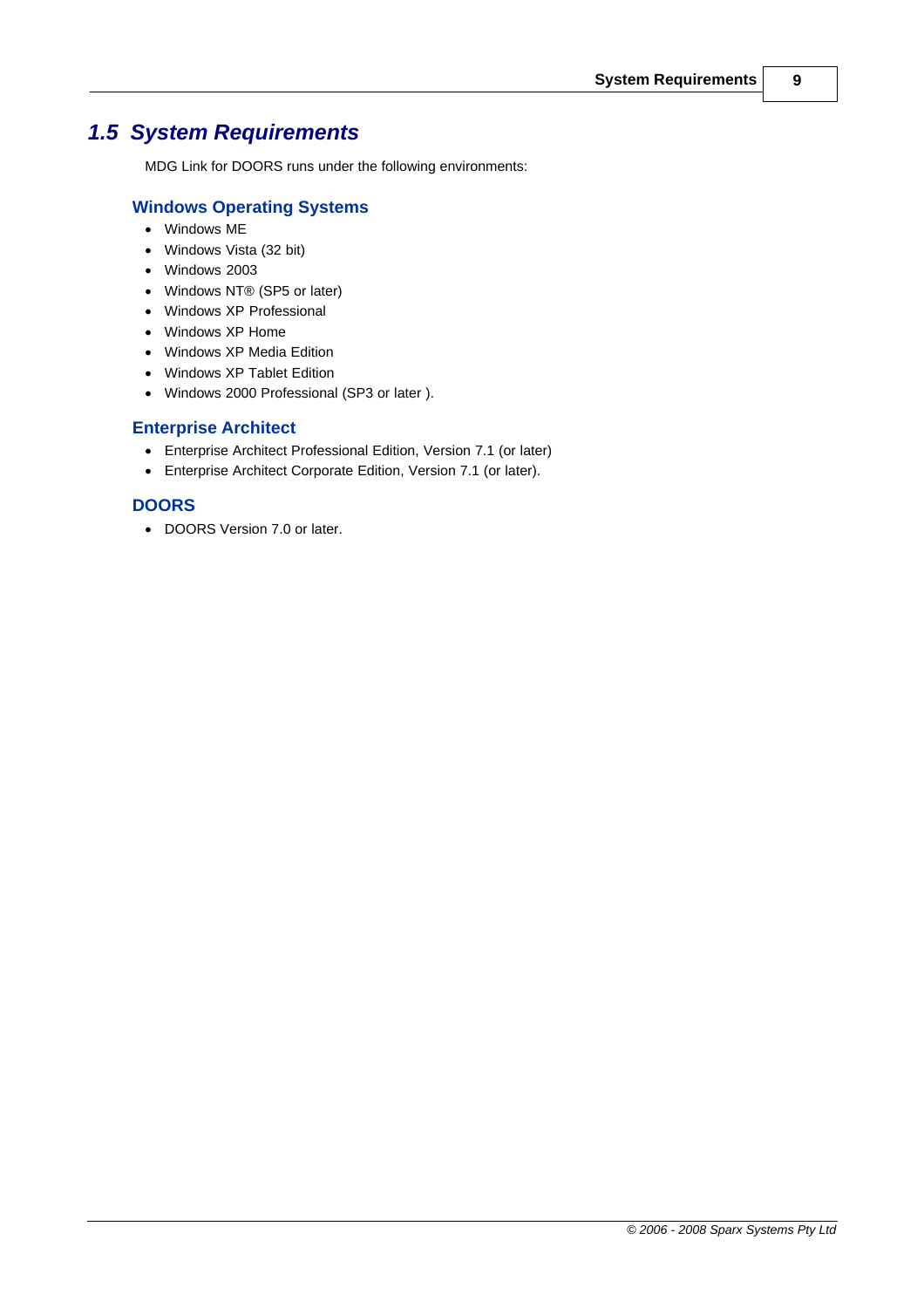### <span id="page-13-0"></span>*1.6 Order MDG Link for DOORS*

MDG Link for DOORS is designed, built and published by **[Sparx Systems](http://www.sparxsystems.com)**.

The latest information on pricing and purchasing is available at: [Sparx Systems Purchase/Pricing Website.](http://www.sparxsystems.com/ea_purchase.htm)

For more information, contact [sales@sparxsystems.com](mailto:sales@sparxsystems.com)

Once you have paid for a licensed version of the MDG Link for DOORS, you receive (via email or other suitable means) a license key for each installation, and the address of the web site from which to download the full version.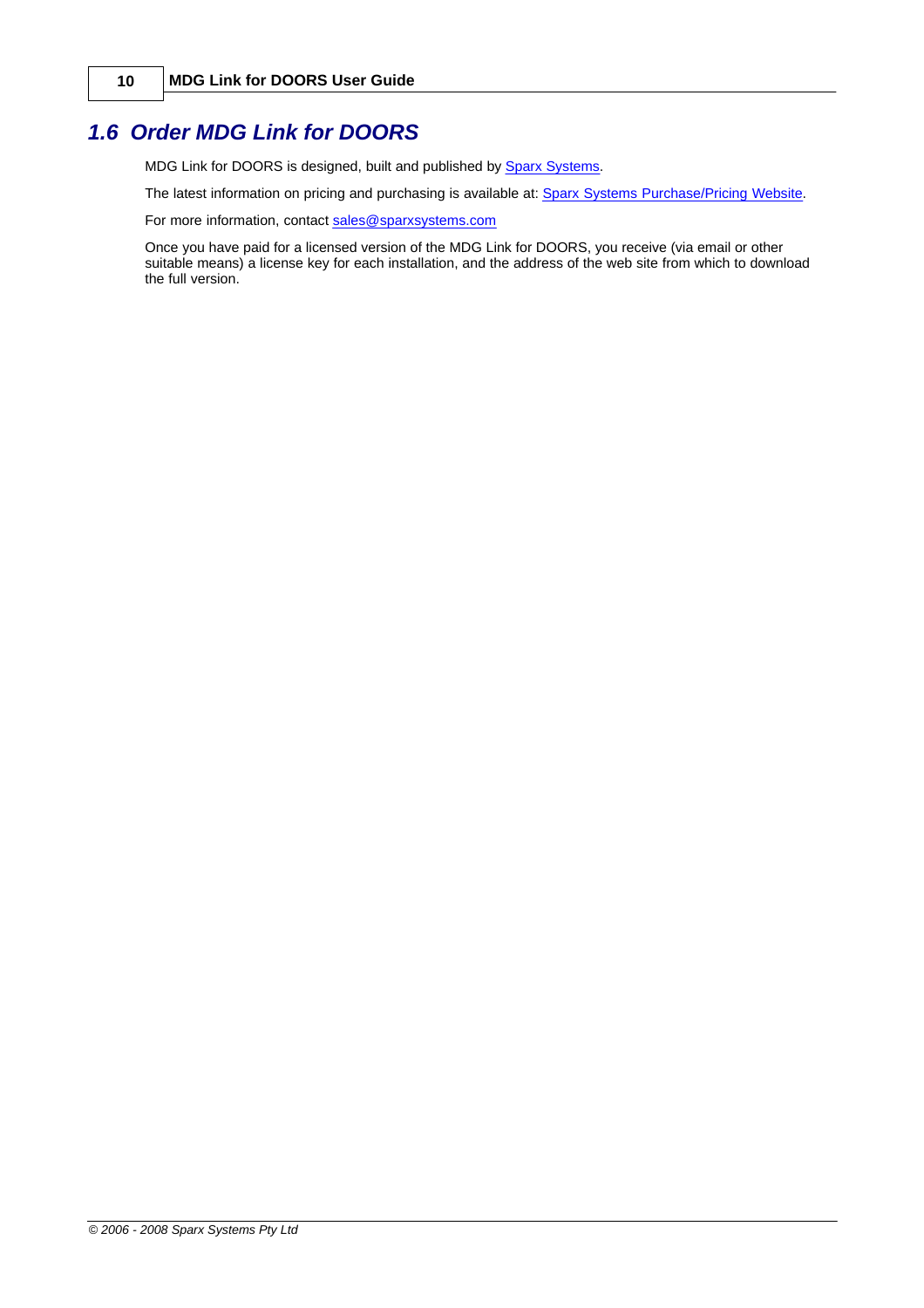## <span id="page-14-0"></span>*2 Getting Started*

To start working with the MDG Link for DOORS, to import Requirements information from DOORS into an Enterprise Architect package, you must perform the following steps:

- 1. [Register](#page-15-0) <sup>| 12</sup> the MDG Link for DOORS (which automatically enables the Add-In for use).
- 2. [Create](#page-17-0)l <sup>14</sup> a link between a selected Enterprise Architect package and a DOORS module.
- 3. [Define](#page-20-0) <sup>| 17</sup> any import options that are specific to the package/module link.
- 4. [Import](#page-20-0)L<sup>I17</sup> the contents of the DOORS module into the Enterprise Architect package.

To perform these steps, you select <u>[options](#page-21-0)</u>l 18 non the **Add-Ins** menu and **Add-Ins | DOORS** menu.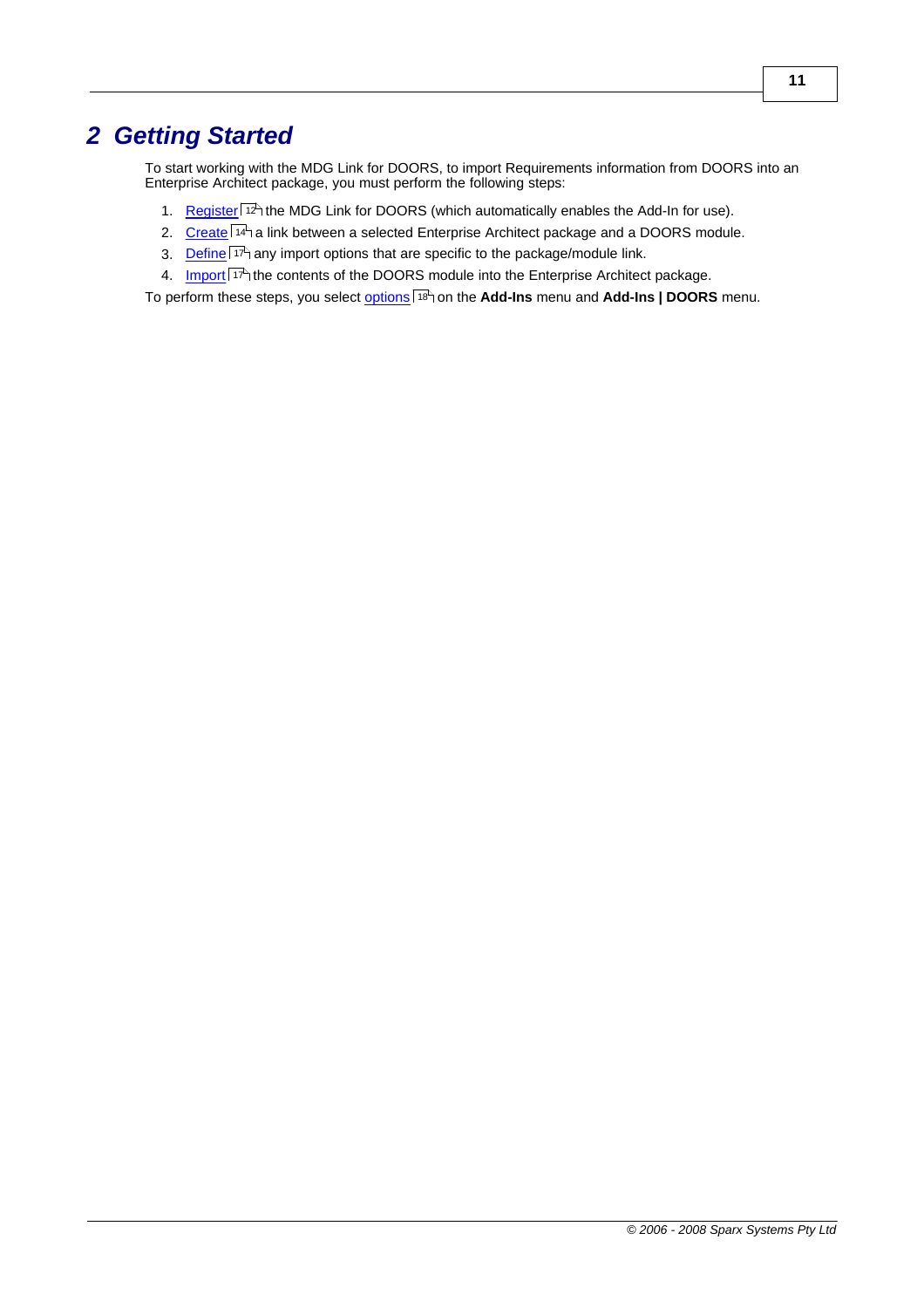### <span id="page-15-0"></span>*2.1 Register the MDG Link for DOORS*

Follow these steps to activate the MDG Link for DOORS:

- 1. Purchase one or more licenses. Once you have paid for a licensed version of MDG Link for DOORS, you receive (via email or other suitable means):
	- a license key or keys
	- · the address of the web site from which to download the full version.
- 2. Download the latest full install package from the address supplied.
- 3. Run the setup program to install the full version.
- 4. Start Enterprise Architect.

If this is the first time you have installed MDG Link for DOORS, the MDG Link For DOORS dialog displays, prompting you to register the MDG Link or to continue the trial.

| <b>MDG Link for DOORS</b>            |  |
|--------------------------------------|--|
| <b>MDG link</b><br>for DOORS         |  |
| MDG Link for DOORS<br>Trial Version  |  |
| 29 days remaining.<br>Version: 1.0.0 |  |
| Enter Key<br>OΚ                      |  |

5. To enter the new key click on the **Enter Key** button. The License Management dialog displays.

| Licence Management                                      |               |
|---------------------------------------------------------|---------------|
| Use the Add Key button to enter a new registration key. |               |
| Currently Registered Keys:                              |               |
| Key                                                     | Product       |
|                                                         |               |
|                                                         |               |
|                                                         |               |
|                                                         |               |
|                                                         |               |
| Add Key<br>Remove Key<br>Upgrade<br>Copy                | Close<br>Help |

6. Click on the **Add Key** button. The Add Registration Key dialog displays.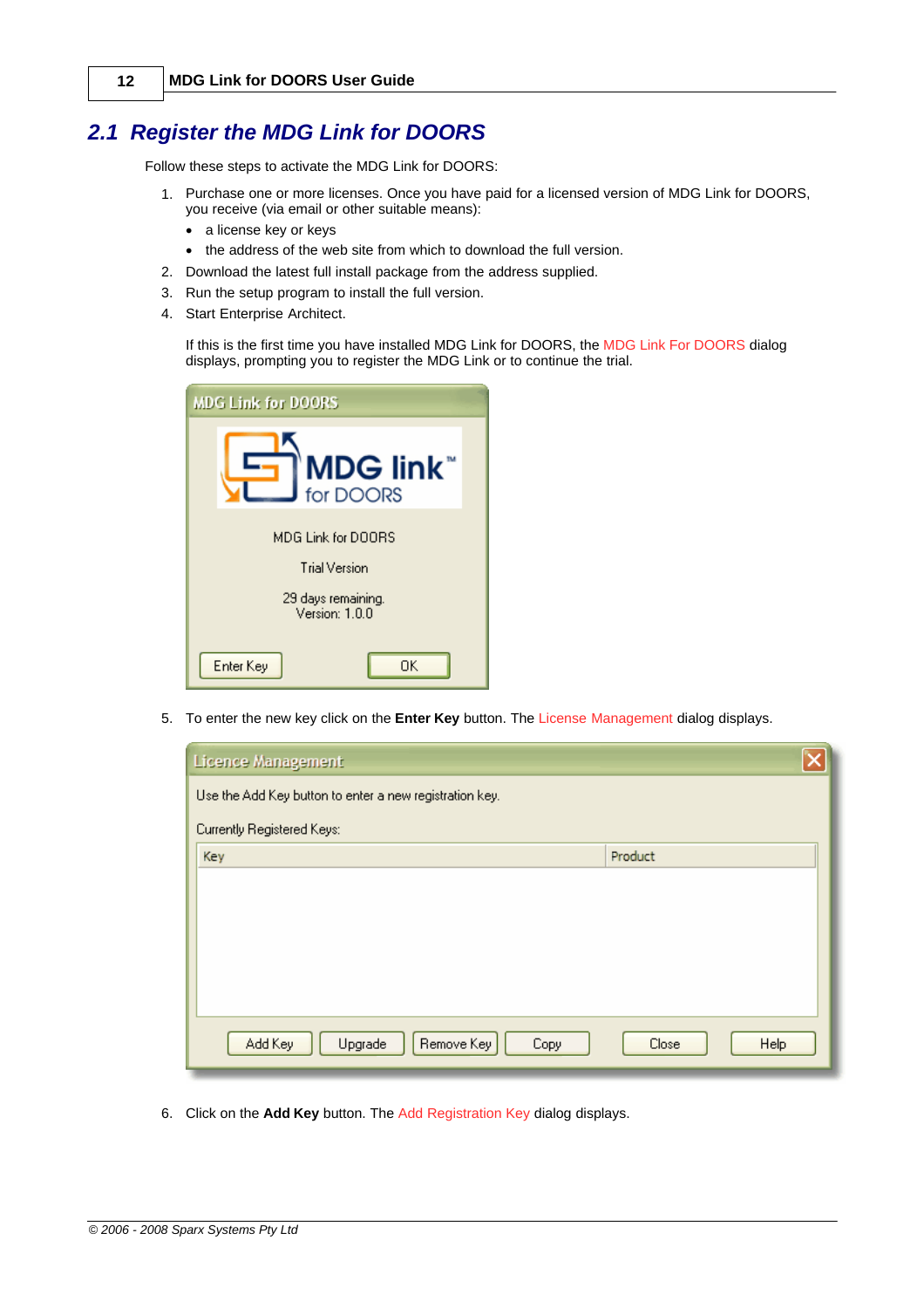| <b>Add Registration Key</b>                                  |      |
|--------------------------------------------------------------|------|
| Enter Private Key<br>Get Shared Key                          |      |
| Name:                                                        |      |
| Company:                                                     |      |
|                                                              |      |
| Copy registration key into space below, then press OK button |      |
|                                                              |      |
|                                                              |      |
| Cancel<br>OK                                                 | Help |

- 7. Copy the license key from the email and paste it into the **Copy registration key ..**.field.
- 8. Click on the **OK** button. The full version of the MDG Link for DOORS is enabled and available for use with your version of Enterprise Architect.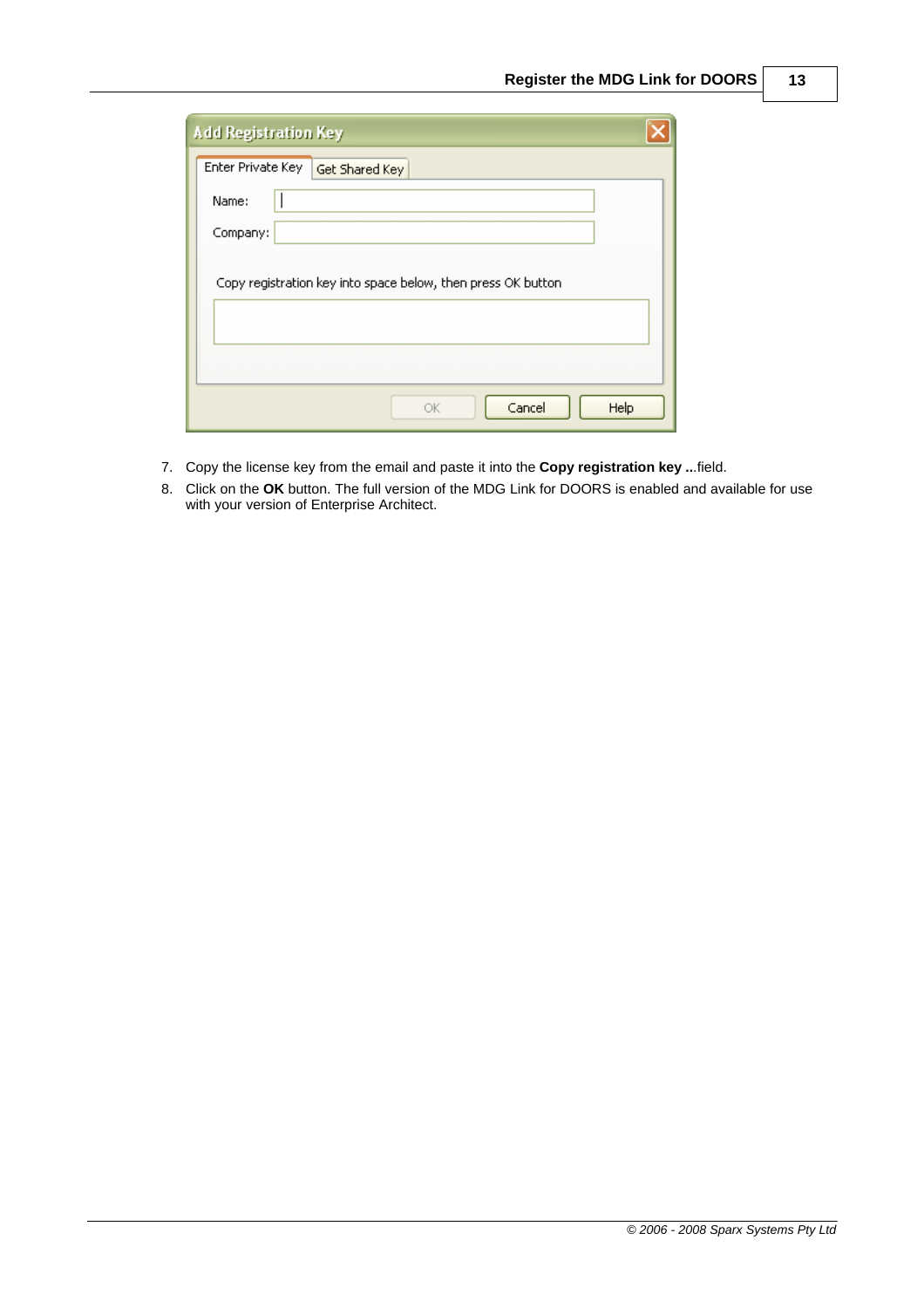### <span id="page-17-0"></span>*2.2 Create Link to a DOORS Module*

This section covers the process of connecting an Enterprise Architect package to a DOORS module.

You can also <u>disconnect</u>l 16 the package from the module.

#### **Prerequisites**

Before importing data into Enterprise Architect from DOORS:

- · The two applications must be opened.
- · You must be logged into DOORS with read access rights to the module to be exported.

#### **Steps**

- 1. Open your model in Enterprise Architect.
- 2. In DOORS, open the module to import.
- 3. In the Enterprise Architect Project Browser, create a new package or click on an existing package into which to import the DOORS data.



4. From the main menu in Enterprise Architect select: **Add-Ins | Connect External Project | DOORS**.

|              | Add-Ins Settings Window  | Help         |  |
|--------------|--------------------------|--------------|--|
|              | Connect External Project | <b>DOORS</b> |  |
| <b>DOORS</b> |                          |              |  |
|              | Manage Add-Ins           |              |  |

The DOORS Connection dialog displays: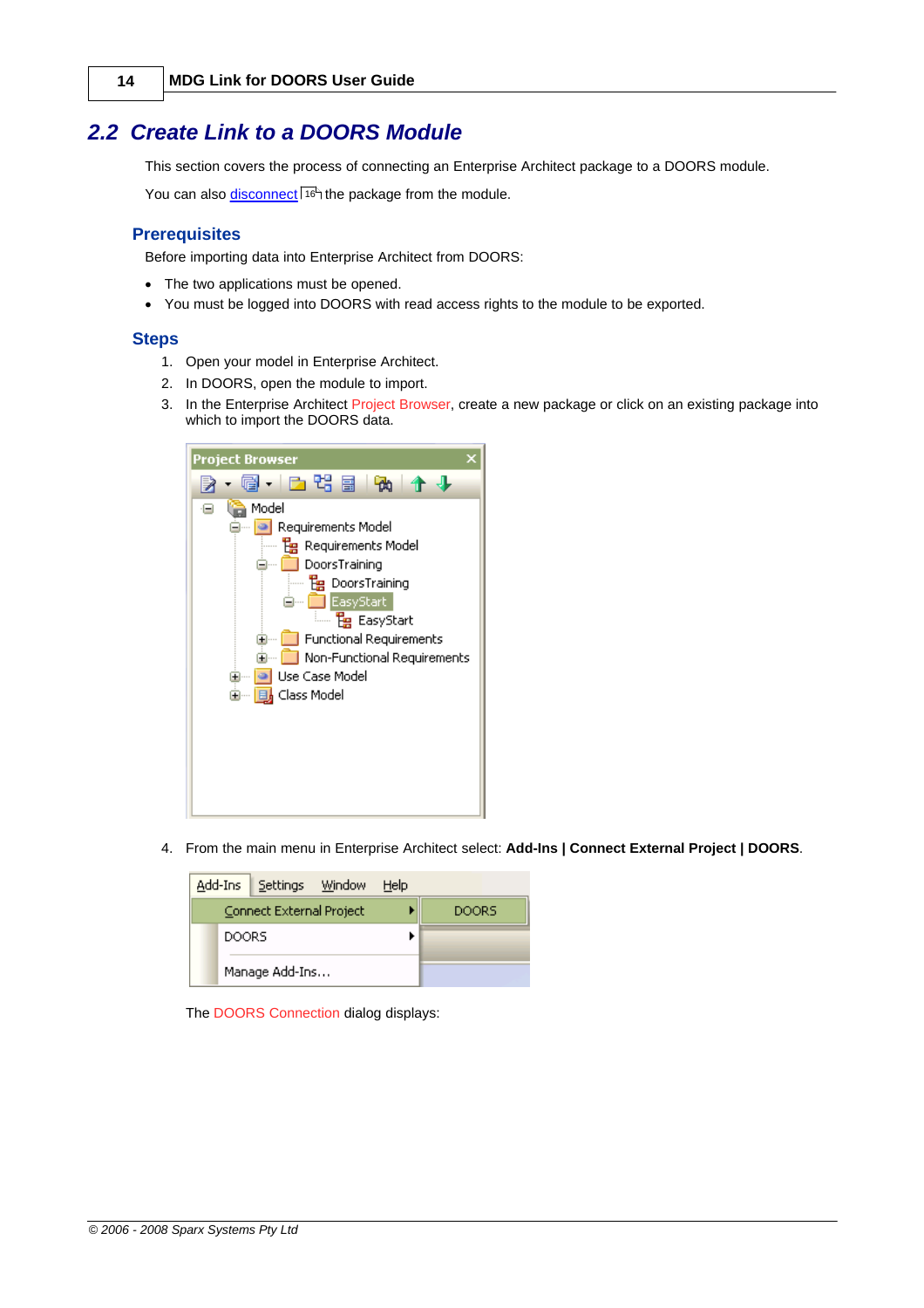| <b>DOORS Connection</b>                                                                                                                                                  |                                                  |
|--------------------------------------------------------------------------------------------------------------------------------------------------------------------------|--------------------------------------------------|
| Please select the DOORS module you want to link to the current EA package:<br>ZEasyStart/Requirements/System Requirements  <br>/EasyStart/Requirements/User Requirements |                                                  |
| If the required module is not displayed:<br>- Click DOORS on the Windows Taskbar<br>- Open the Module<br>- Re-select EA from the Windows Taskbar.                        | <b>Manual Connection</b><br>0K<br>Help<br>Cancel |

#### **Notes:**

If none of the modules have been opened in DOORS, no modules are listed. To be able to select a module in this window:

- · In the main DOORS project view, select and open a module.
- · Select Enterprise Architect from the Windows Task Bar to bring it back in view.
- The DOORS Connection dialog then displays the set of currently opened modules.

If a module is already connected to an Enterprise Architect package, it is omitted from the list on the dialog.

- 5. From the DOORS Connection dialog select the module to import. This sets the currently selected package as linked to the selected module in DOORS.
- 6. Click on the **OK** button to continue. The package icon in the Project Browser is updated to indicate the connection to the DOORS module.



7. [Import the Module From DOORS](#page-20-0) 17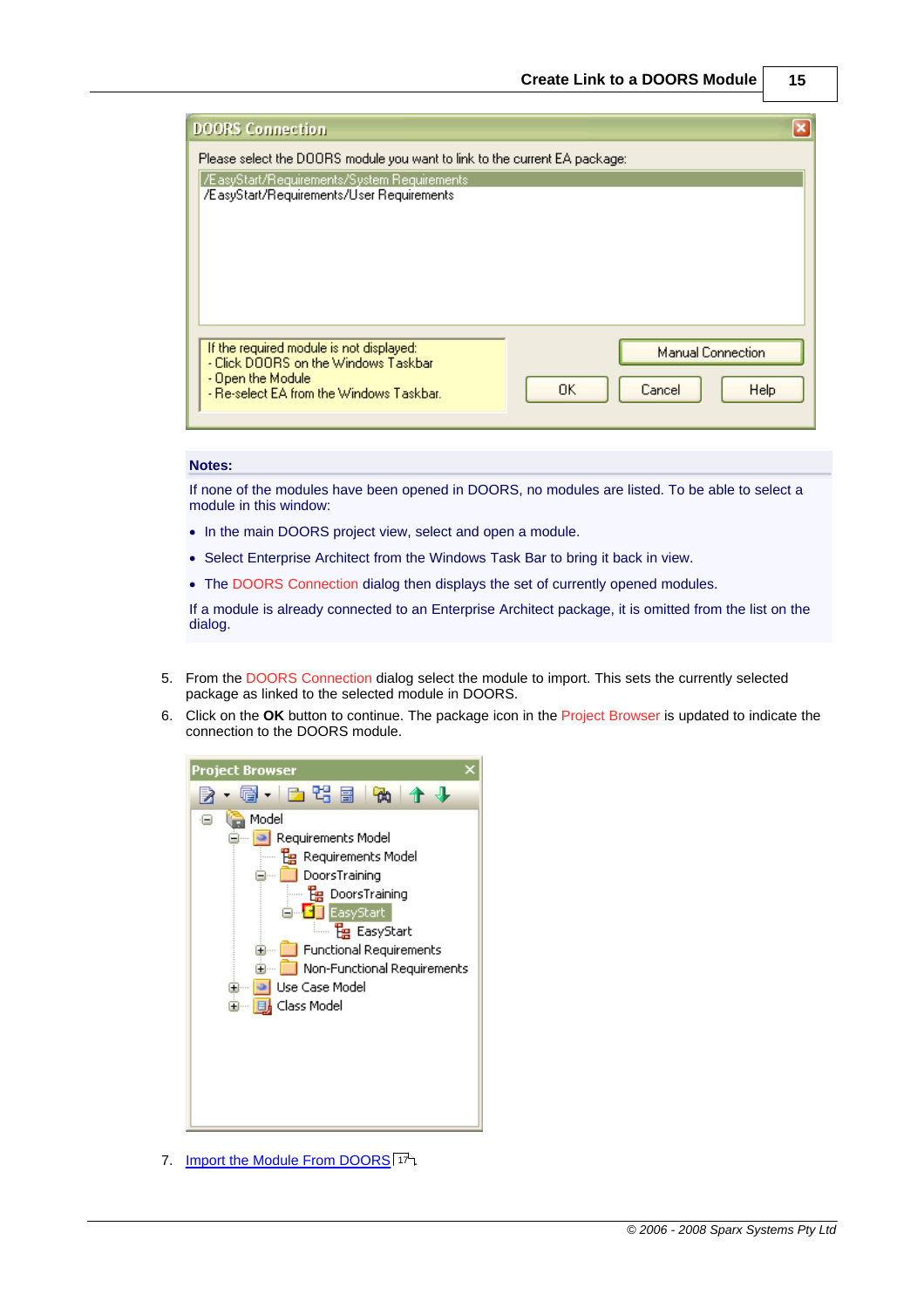#### **Note:**

If, at step 5, you cannot create the link to the DOORS module, you can try to establish the link manually. On the DOORS Connection dialog, click on the **Manual Connection** button to display the Manual DOORS Connection dialog.

| <b>Manual DOORS Connection</b>                              |        |
|-------------------------------------------------------------|--------|
| Enter DOOBS Module Path:                                    |        |
| For Example:<br>/EasyStart/Requirements/System Requirements | Cancel |
|                                                             |        |

Type in the DOORS module path and click on the **OK** button to establish the connection.

#### **Disconnect DOORS Module**

<span id="page-19-0"></span>Once a DOORS module is connected to a package, the **Add-Ins** menu option for the connection changes to

To disconnect the module from the package, click on the package in the Project Browser and select the [Add-Ins | Disconnect from DOORS](#page-21-0)<sup>[18]</sup> menu option. The package and its module are no longer connected, and the indicator on the package icon in the Project Browser is removed.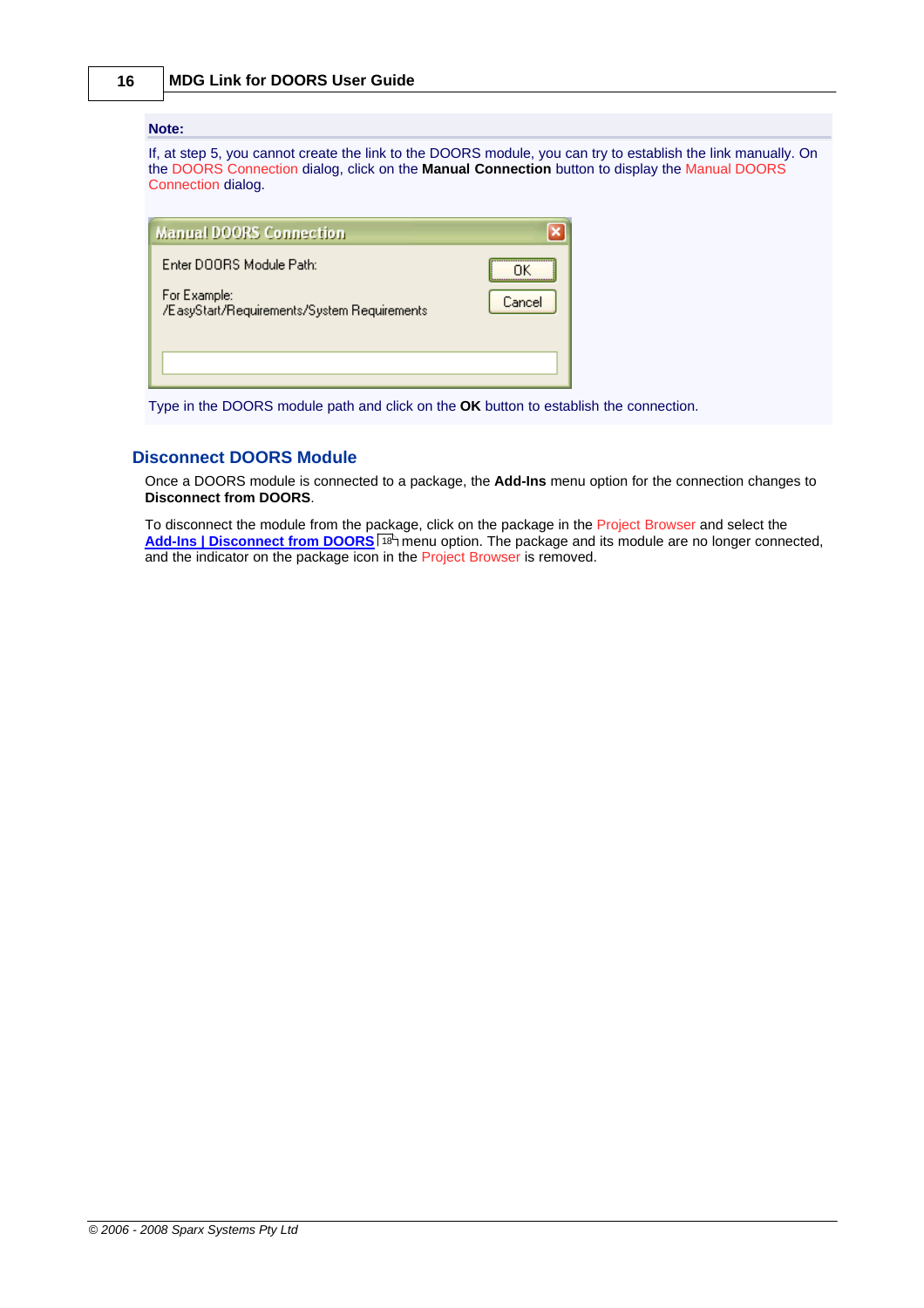### <span id="page-20-0"></span>*2.3 Importing For The First Time*

The first time you attempt to import a newly connected DOORS module, the import <u>Options</u> and dialog automatically displays, prompting you to modify the way DOORS attributes are mapped to Enterprise Architect properties. If you are unsure of how you want information mapped, click on the **OK** button to use the default mapping. Mappings can be changed later. 20 dialo

The settings on the Options dialog apply only to the link between a specific DOORS module and a specific Enterprise Architect package. Each module/package connection has its own option settings.

You can initiate the <u>[import](#page-30-0)</u>|27े] from the Options dialog, or from the <mark>[Add-Ins | DOORS | Import](#page-21-0)</mark> | 18<sup>5</sup>] menu option.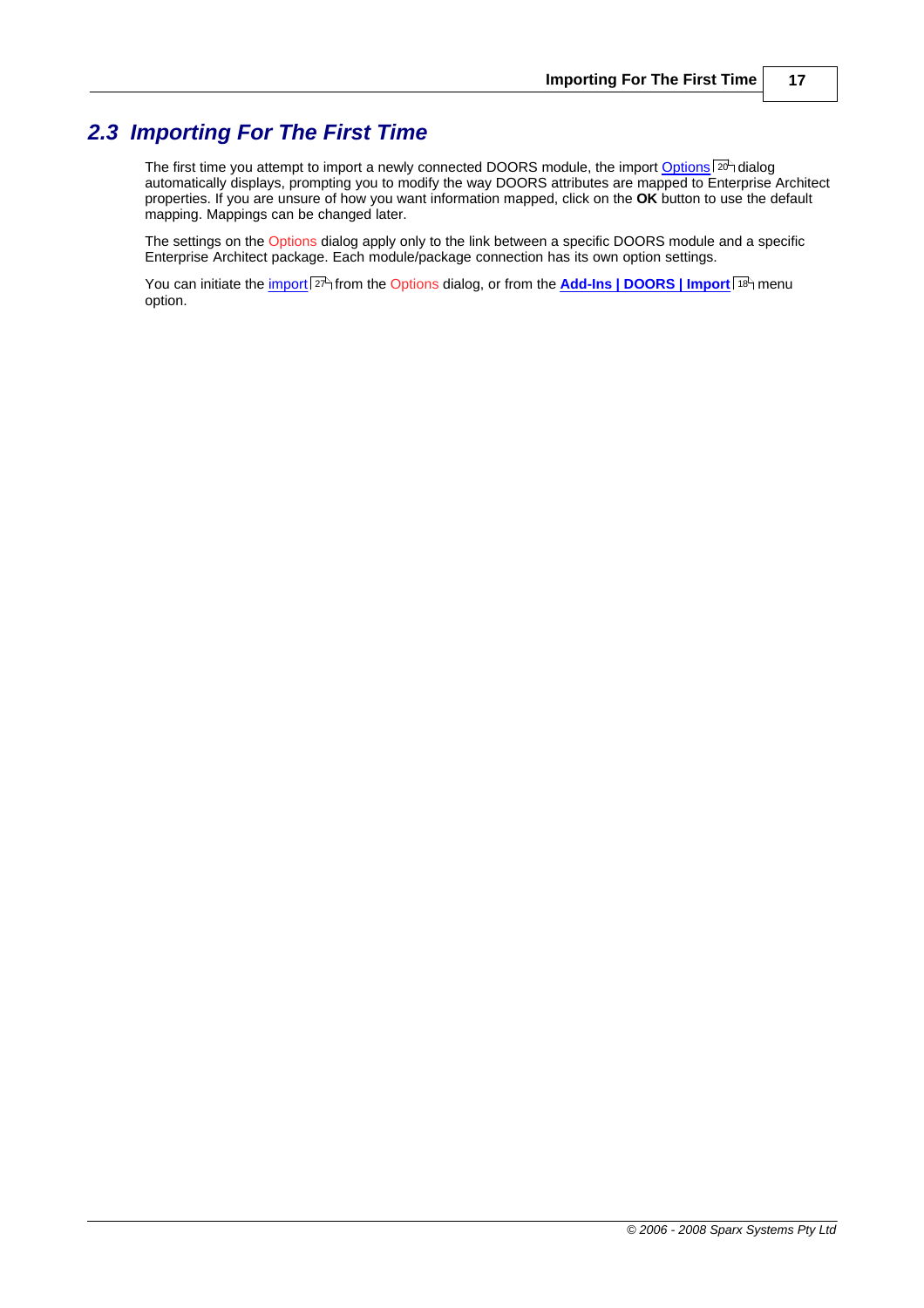### <span id="page-21-0"></span>*2.4 Available Commands*

To access the DOORS Interface menu, select the **Add-Ins | DOORS** menu option in Enterprise Architect.



| <b>Menu Option</b> | <b>Description</b>                                                                                                            |  |
|--------------------|-------------------------------------------------------------------------------------------------------------------------------|--|
| Import             | Starts the process for importing $2\lambda$ a module from DOORS to the currently selected<br>package in Enterprise Architect. |  |
| <b>Options</b>     | Enables you to select which DOORS attributes $20^3$ of the current module are to be<br>imported.                              |  |
|                    | Locate in DOORS Enables you to locate 33 <sup>4</sup> a selected Enterprise Architect requirement in DOORS.                   |  |
| Help               | Displays this help file.                                                                                                      |  |
| About              | Displays a panel of release and version information on the MDG Link for DOORS.                                                |  |

#### **Related Options**

| <b>Add-Ins Menu</b><br><b>Option</b>   | <b>Description</b>                                                                                                     |
|----------------------------------------|------------------------------------------------------------------------------------------------------------------------|
| <b>Disconnect from</b><br><b>DOORS</b> | Removes the link between the currently selected package in Enterprise Architect and its<br>corresponding DOORS module. |
| <b>Manage Add-Ins</b>                  | Displays the Manage Add-Ins dialog, which you use to enable and disable Add-Ins<br>including MDG Link for DOORS.       |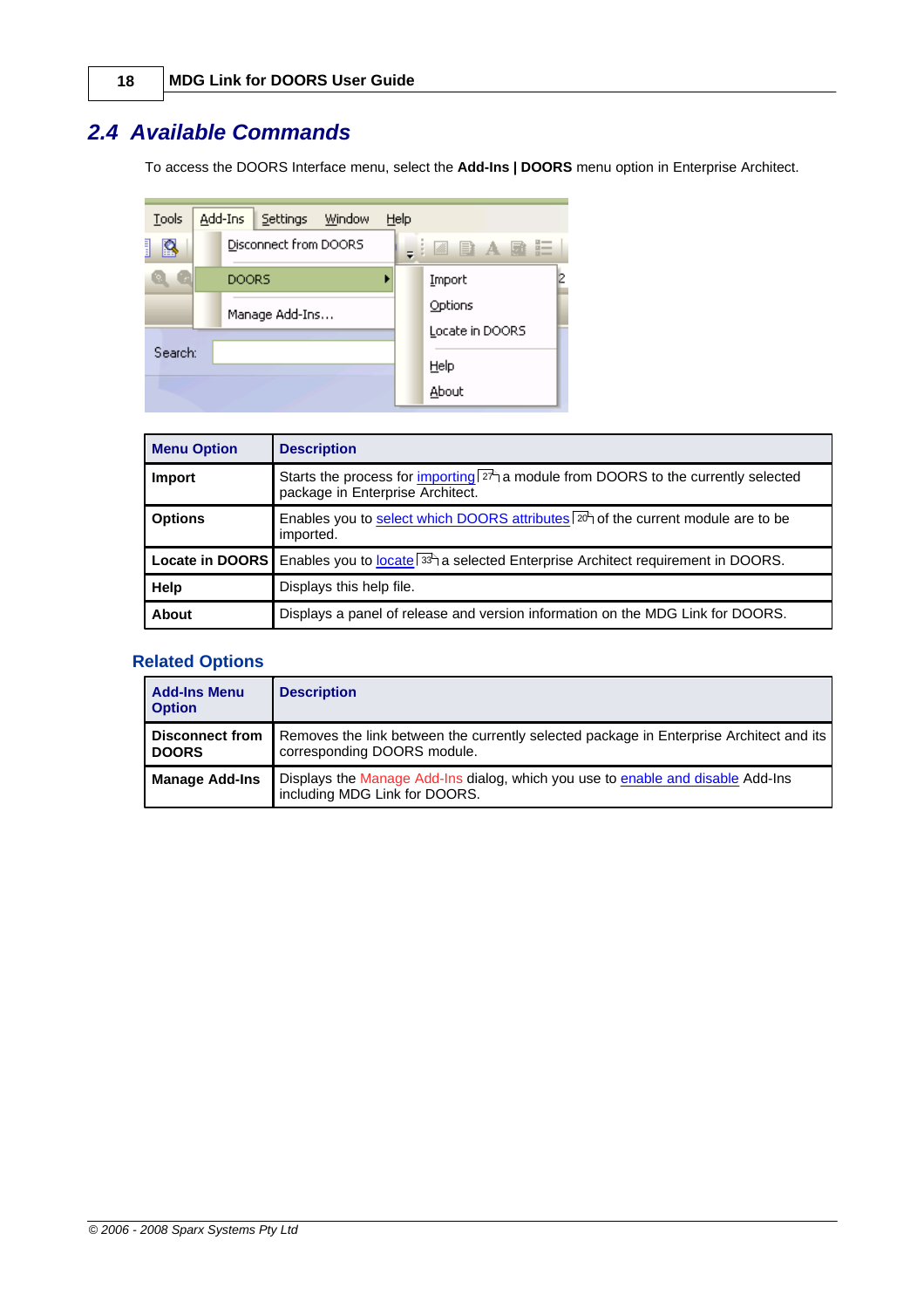## <span id="page-22-0"></span>*3 Using MDG Link For Doors*

In the course of using MDG Link for DOORS to transfer Requirements information from DOORS to Enterprise Architect, you perform the following tasks:

- [Create and remove links between Enterprise Architect packages and DOORS modules](#page-17-0) 14<sup>4</sup>
- [Select the appropriate import parameters for each package/module link](#page-23-0) $|20\rangle$
- [Import the filtered contents of a module from DOORS](#page-30-0) 27
- Continue to [refresh](#page-32-0) 29 the Enterprise Architect packages with Requirements information from the corresponding DOORS modules
- · [View Requirements in Enterprise Architect](#page-33-0) 30
- [Trace Requirements to related UML artifacts](#page-35-0)<sup>| 32</sup> in Enterprise Architect
- [Locate Enterprise Architect Requirements in DOORS](#page-36-0) 33<sup>4</sup>.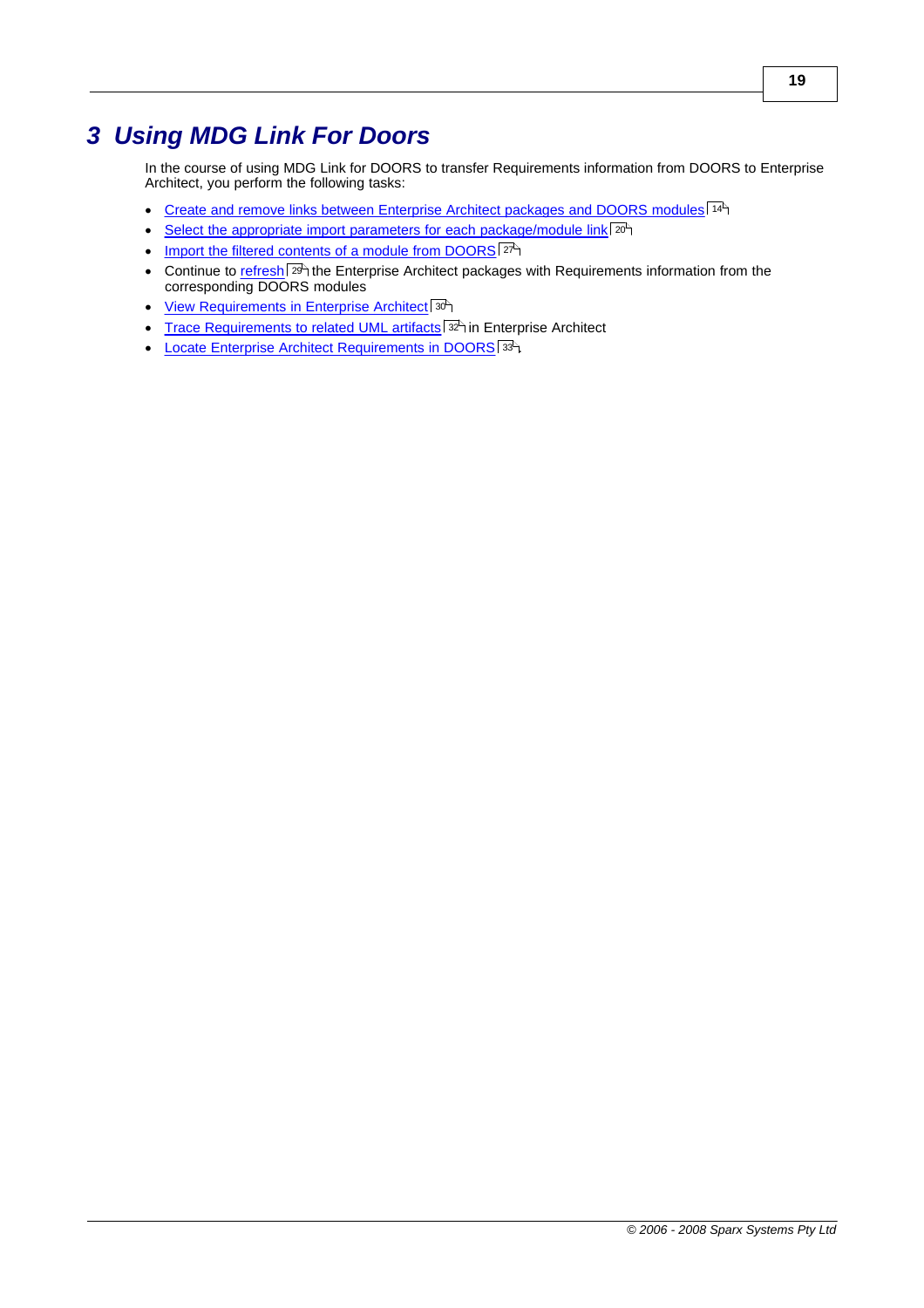### <span id="page-23-0"></span>*3.1 Import Options*

The Options dialog enables you to view and change the manner in which information is transferred from DOORS. The settings on the Options dialog apply only to the link between a specific DOORS module and a specific Enterprise Architect package. Each module/package connection has its own option settings.

| Options                                          |                  |                                             |          |
|--------------------------------------------------|------------------|---------------------------------------------|----------|
| EA Package:                                      | <b>EasyStart</b> |                                             |          |
| DOORS Module:                                    |                  | /EasyStart/Requirements/System Requirements |          |
| Filter by View:                                  | Standard view    |                                             |          |
| Import Rules:                                    |                  | <b>Refresh Attributes</b>                   |          |
| <b>DOORS</b>                                     |                  | Enterprise Architect                        |          |
| <b>Absolute Number</b>                           |                  | (Tagged Value)                              |          |
| Bar<br>Cost                                      |                  |                                             | Map      |
| Created By<br>Created On                         |                  | (Tagged Value)<br>(Tagged Value)            | Combine  |
| Foo<br>Industrial Area                           |                  |                                             | Remove   |
| Last Modified On                                 |                  | (Tagged Value)                              |          |
| Object Identifier                                |                  | Alias                                       | Mappings |
| Object Level<br>Object Number [: Object Heading] |                  | (Tagged Value)<br>Name                      |          |
| Object Parent                                    |                  |                                             |          |
| Object Short Text<br>Object Text                 |                  | Notes                                       |          |
| <b>Did id</b>                                    |                  |                                             |          |
| Suspect<br>Verification Method                   |                  |                                             |          |
|                                                  |                  |                                             |          |
| Save and Import                                  |                  | OK<br>Cancel                                | Help     |

#### **Access the Options Dialog**

The dialog displays automatically the first time you select to import via a new connection between an Enterprise Architect package and a DOORS module. Thereafter, you can display the dialog by selecting the **Add-Ins | DOORS | Options** menu option.

#### **Notes:**

If the selected Enterprise Architect package is locked or checked-in under version control, the buttons on the Options dialog are disabled. You cannot change the settings or invoke an import.

| <b>Field</b>                  | <b>Description</b>                                                                                                                                                                            |
|-------------------------------|-----------------------------------------------------------------------------------------------------------------------------------------------------------------------------------------------|
| <b>EA Package</b>             | Shows the name of the target Enterprise Architect package to which these options apply.                                                                                                       |
| <b>DOORS</b><br><b>Module</b> | Shows the name of the module to which this Enterprise Architect package is connected;<br>the only way to change this is to disconnect and reconnect $14^{\circ}$ to a new module.             |
| <b>Filter by View</b>         | Enables you to specify a filtered view $ z^{\hat{}} $ that restricts the DOORS elements that are<br>imported. If this entry is <b>Standard view</b> , all items are imported from the module. |
| <b>Import Rules</b>           | This section shows a combination of known mappings (those with values in the <b>Enterprise</b><br>Architect column) and unmapped DOORS attributes associated with the connected<br>module.    |

#### **Options Dialog Fields and Buttons**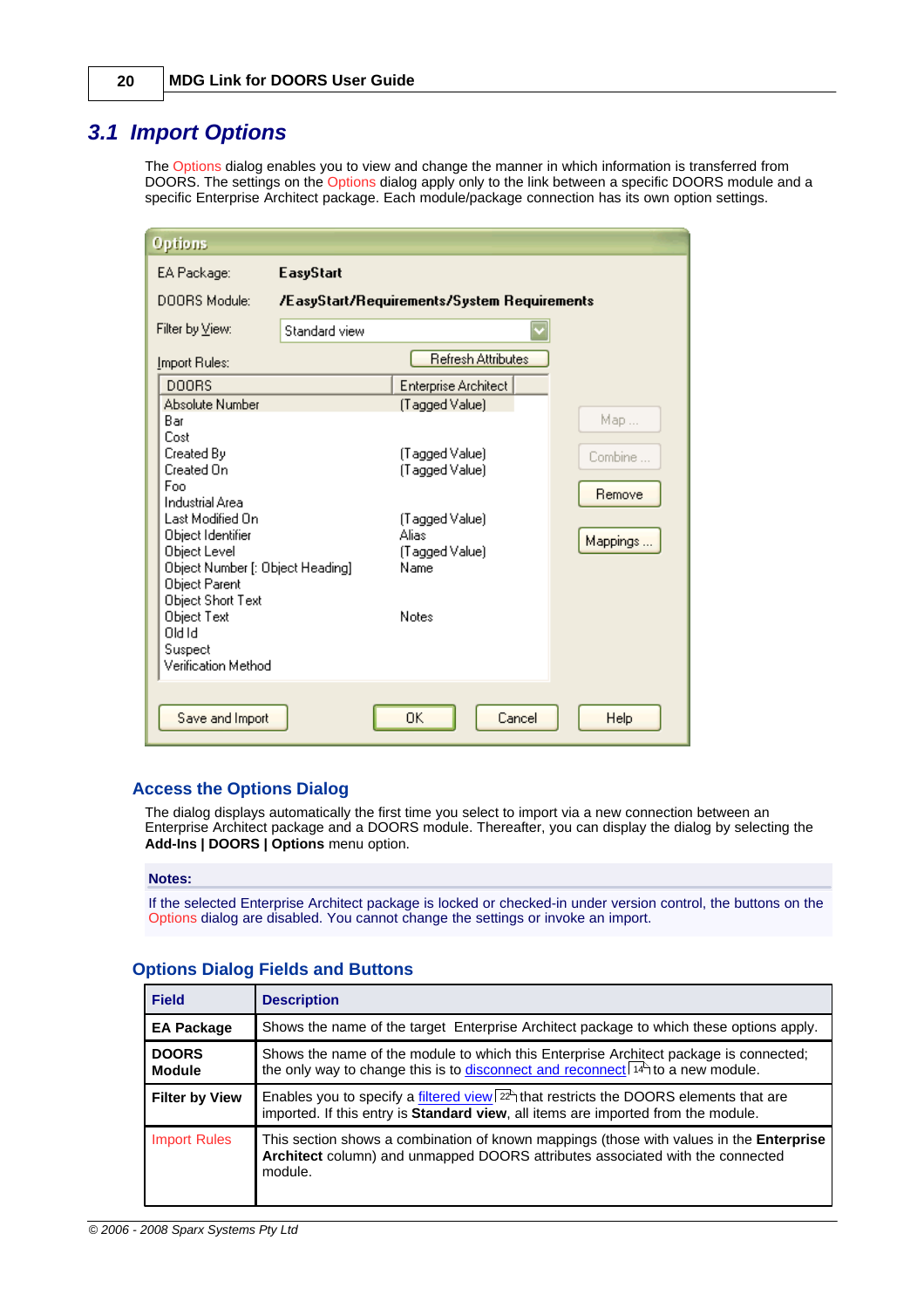| <b>Field</b> | <b>Description</b>                                                                                                                     |
|--------------|----------------------------------------------------------------------------------------------------------------------------------------|
|              | The mappings are defined by:                                                                                                           |
|              | • The default mappings available to any new connection, or                                                                             |
|              | • Mappings copied and pasted from another connection.                                                                                  |
|              | Additionally, you can add your own mappings to the list.                                                                               |
|              | Within the list, the unmapped DOORS attributes comprise attributes in the connected<br>DOORS module that do not appear in any mapping. |

| <b>Button</b>                       | <b>Description</b>                                                                                                                                                                                                            |  |  |  |
|-------------------------------------|-------------------------------------------------------------------------------------------------------------------------------------------------------------------------------------------------------------------------------|--|--|--|
| <b>Refresh</b><br><b>Attributes</b> | Refreshes the Import Rules list with any changes made to the available attributes in the<br>linked DOORS module, since the last import.                                                                                       |  |  |  |
| Map                                 | Click on an unmapped attribute and then this button to map $ 2^{3}$ a single DOORS attribute<br>to an Enterprise Architect Requirement field, one-to-one.                                                                     |  |  |  |
| <b>Combine</b>                      | Click on an unmapped attribute and then this button to combine $24^h$ the selected DOORS<br>attribute with a second attribute and map the pair to an Enterprise Architect Requirement<br>field.                               |  |  |  |
| Remove                              | Removes the mapping so that the DOORS attribute is free to be mapped to another<br>Enterprise Architect field.                                                                                                                |  |  |  |
| <b>Mappings</b>                     | <b>Copy</b> - Copies the mappings to the clipboard so that they can be pasted into another<br>Enterprise Architect model.                                                                                                     |  |  |  |
|                                     | <b>Paste -</b> Replaces the current DOORS attribute mappings with mappings from the Windows<br>Clipboard. The list of DOORS attributes remains unchanged with the exception of new<br>attributes that appear in new mappings. |  |  |  |
|                                     | <b>Default</b> - Replaces the current DOORS attribute mappings with the default mappings. The<br>list of DOORS attributes remains unchanged with the exception of new attributes that<br>appear in new mappings.              |  |  |  |
| Save and<br>Import                  | Saves the options defined on the dialog, and immediately initiates the import $ z^2 $ .                                                                                                                                       |  |  |  |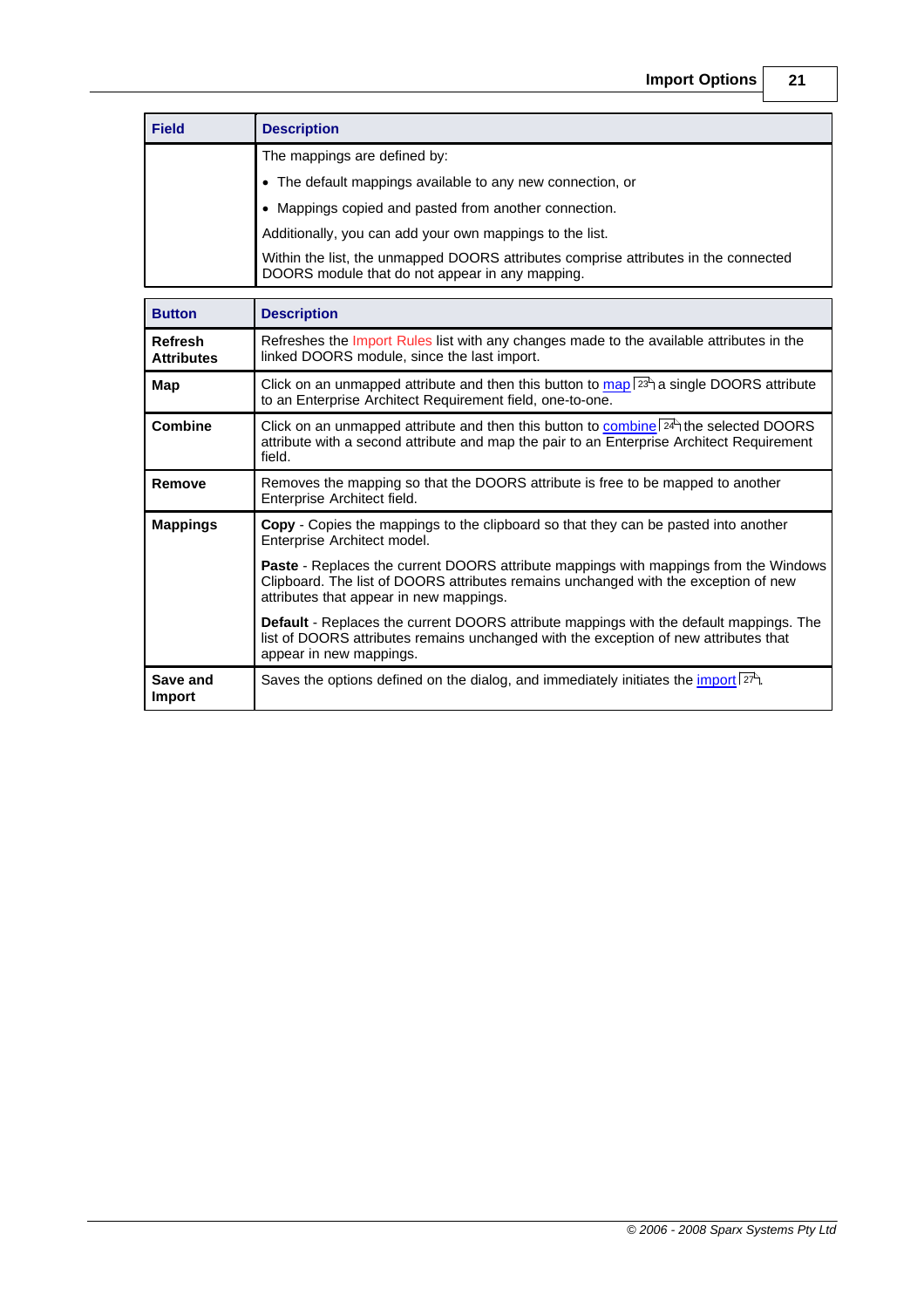## <span id="page-25-0"></span>*3.2 Filter By View*

| Standard view          |  |
|------------------------|--|
| Standard view          |  |
| Cost Benefit           |  |
| <b>Incoming Links</b>  |  |
| <b>Suspect Objects</b> |  |

The **Filter by View** field lists a number of views defined in the DOORS module; each view applies a set of filters to the import process, restricting the objects imported from the DOORS module to a specific subset.

The **Standard View** option is the default, which imports all items from the DOORS module.

You configure the filters for each View in DOORS, on the Filtering dialog.

| <sup>1</sup> Filtering: '/EasyStart/Requirements/System Requirements' - DOORS |                         | $\Box$ olx |
|-------------------------------------------------------------------------------|-------------------------|------------|
| Attributes   Links  <br>Objects   Columns                                     | Statistics <sup>®</sup> |            |
|                                                                               | Total Objects:          |            |
| Foo<br>$\blacktriangledown$                                                   | Accepted:               |            |
| is equal to<br>$\blacktriangledown$                                           |                         |            |
| Bar                                                                           | Rejected:               |            |
| $\blacktriangledown$                                                          |                         |            |
| $\nabla$ Match Case $\nabla$ Regular Expression                               |                         |            |
|                                                                               |                         |            |
|                                                                               |                         |            |
|                                                                               |                         |            |
|                                                                               |                         |            |
|                                                                               |                         |            |
|                                                                               |                         |            |
| <br>Refresh<br>Advanced<br>ΠK                                                 | Close<br>Apply          | Help       |
| <u> ^</u>                                                                     |                         |            |

See the DOORS documentation for full details on how to configure and save filters.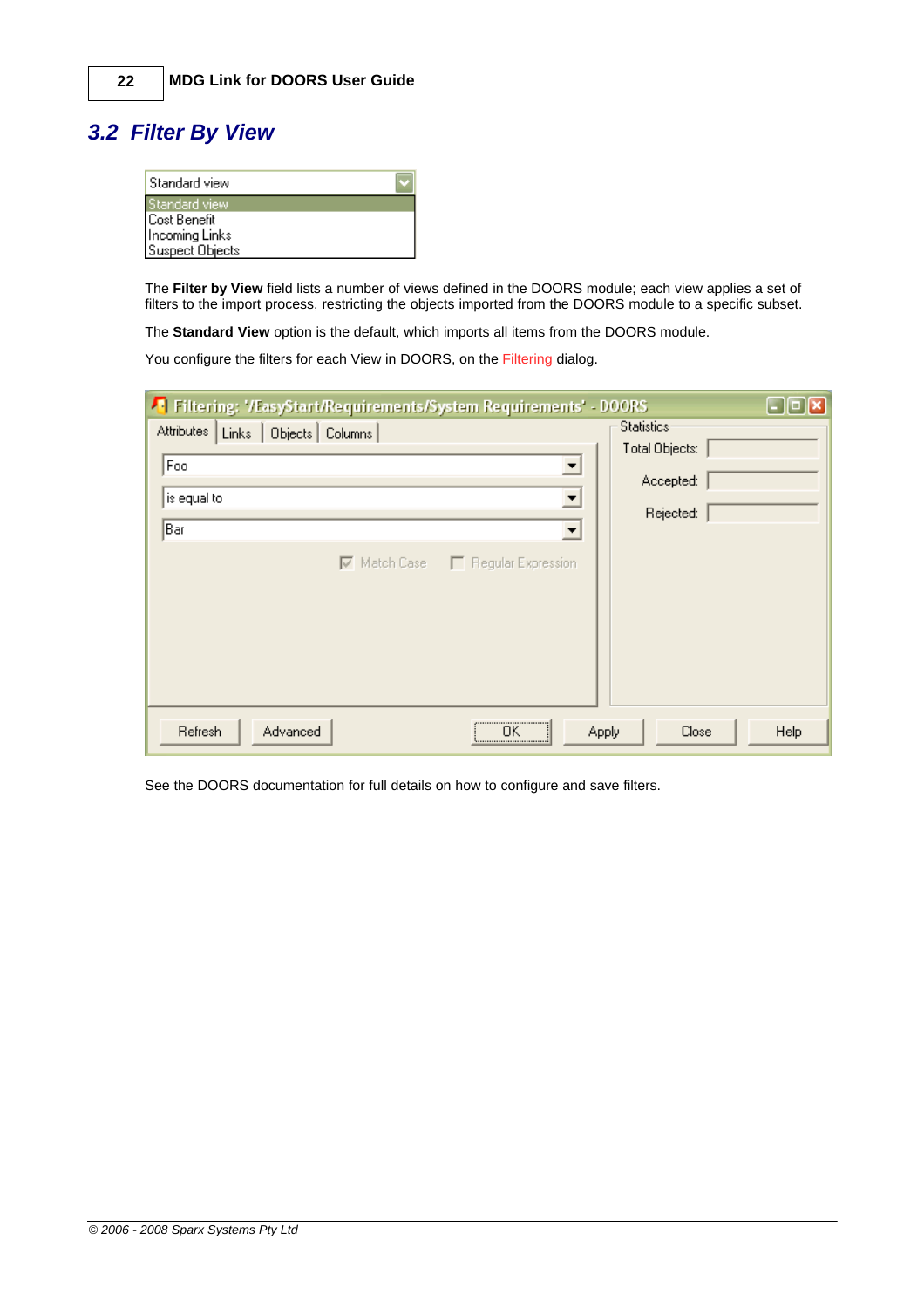### <span id="page-26-0"></span>*3.3 Configure Import Mapping*

On the Options dialog, the **Map** button invokes the mapping wizard, which assists you in mapping attributes from your DOORS module to Enterprise Architect properties associated with the requirements in your Enterprise Architect package.

#### **Select Target**

On the Options dialog, click on the required unmapped DOORS requirement in the Import Rules panel, and click on the **Map** button.

The wizard then prompts you to select the target object into which the DOORS data is imported. You can select one of the Enterprise Architect properties associated with requirements (such as *Alias* or *Difficulty*) or select *(Tagged Value)* to indicate that the DOORS attribute(s) are to be stored in a Tagged Value attached to the Enterprise Architect requirement.

| <b>Configure attribute mapping</b>                                                                    |  |  |
|-------------------------------------------------------------------------------------------------------|--|--|
| Select either (Tagged Value) or the name of an EA Property to<br>which Foo should be imported:        |  |  |
| [Tagged Value]<br>Alias<br>Status<br>Difficulty<br>Priority<br>Author<br>KeyWords<br>Phase<br>Version |  |  |
| Finish<br>Cancel<br>Help<br>< Back                                                                    |  |  |

Click on the **Finish** button to map the requirement and return to the Options dialog.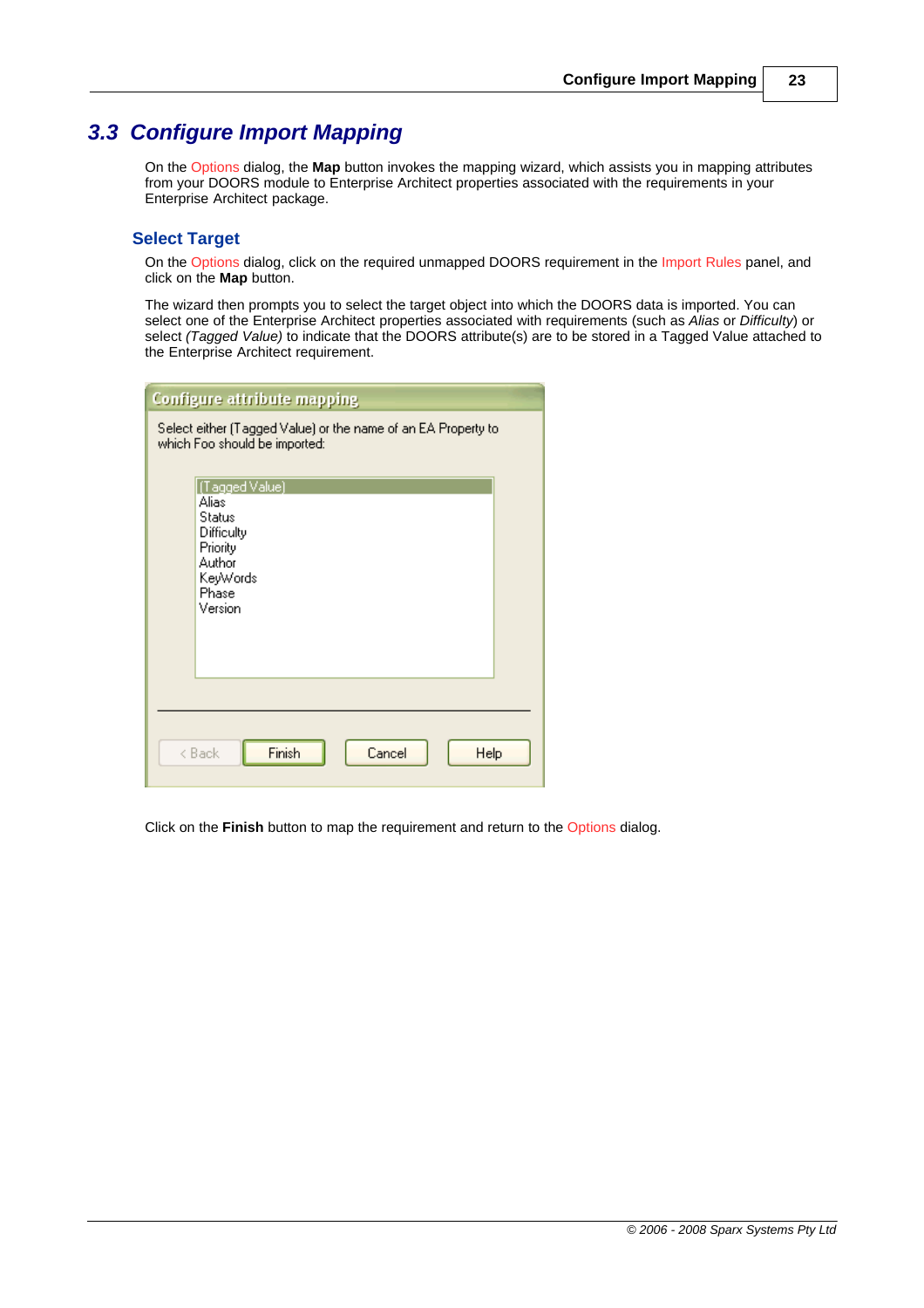### <span id="page-27-0"></span>*3.4 Combine Attributes*

On the Options dialog, the **Combine** button invokes the mapping wizard, which assists you in combining two DOORS attributes to be merged into an Enterprise Architect property associated with the Requirements in your Enterprise Architect package. The two attributes are then shown on the same line, with a separator character that you also define.

#### **Procedure**

1. Click on the first attribute in the Import Rules panel of the Options dialog, and click on the **Combine** button. The first Configure attribute mapping dialog displays, listing the uncombined DOORS attributes from the Options dialog.

| <b>Configure attribute mapping</b>                     |                               |  |  |
|--------------------------------------------------------|-------------------------------|--|--|
| Which DOORS attribute do you want to combine with Foo? |                               |  |  |
|                                                        |                               |  |  |
|                                                        | Absolute Number               |  |  |
|                                                        | Bar<br>Cost                   |  |  |
|                                                        | Industrial Area               |  |  |
|                                                        | Object Identifier             |  |  |
|                                                        | Object Level<br>Object Parent |  |  |
|                                                        | Object Short Text<br>old Id   |  |  |
|                                                        | Suspect                       |  |  |
| Verification Method                                    |                               |  |  |
|                                                        |                               |  |  |
|                                                        |                               |  |  |
|                                                        |                               |  |  |
|                                                        |                               |  |  |
| Next ><br>Cancel<br>Help<br>< Back                     |                               |  |  |
|                                                        |                               |  |  |

2. Click on the second attribute to combine with the first, and click on the **Next** button. The second Configure attribute mapping dialog displays.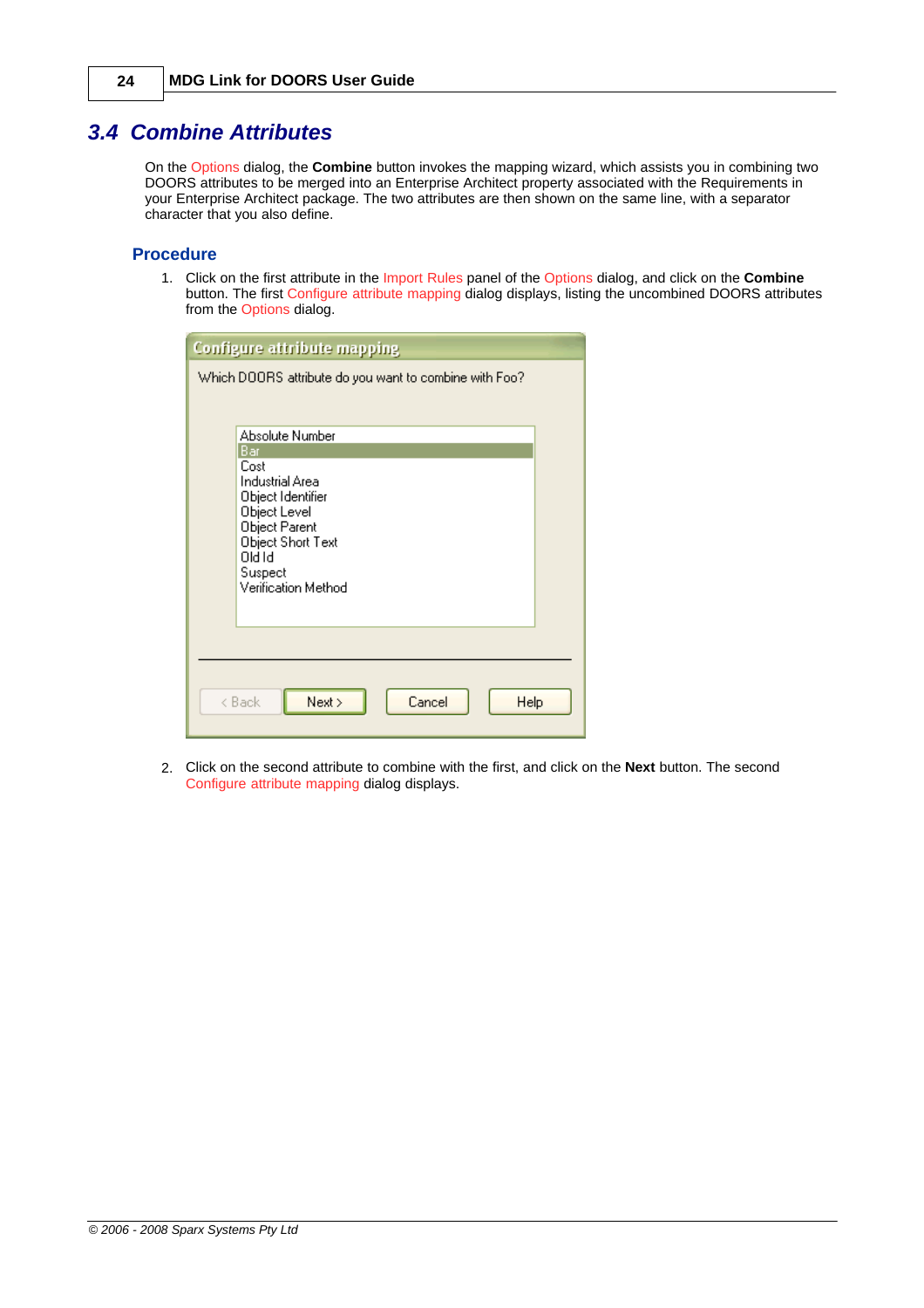| <b>Configure attribute mapping</b>                            |                      |  |
|---------------------------------------------------------------|----------------------|--|
| Specify the token that you want to separate these two fields: |                      |  |
| Separator:                                                    | $\ddot{\phantom{a}}$ |  |
|                                                               |                      |  |
|                                                               |                      |  |
|                                                               |                      |  |
|                                                               |                      |  |
| < Back<br>Next >                                              | Cancel<br>Help       |  |

3. In the **Separator** field, type one or more characters to insert between the two attributes. Click on the **Next** button. The third Configure attribute mapping dialog displays.

| <b>Configure attribute mapping</b>                                                                    |  |  |
|-------------------------------------------------------------------------------------------------------|--|--|
| Select either (Tagged Value) or the name of an EA Property to<br>which Foo should be imported:        |  |  |
| [Tagged Value]<br>Alias<br>Status<br>Difficulty<br>Priority<br>Author<br>KeyWords<br>Phase<br>Version |  |  |
| Finish<br>< Back<br>Cancel                                                                            |  |  |
| Help                                                                                                  |  |  |

- 4. Click on **(Tagged Value)** or the name of the property to which to map the combined DOORS attributes.
- 5. Click on the **Finish** button. The Options dialog redisplays.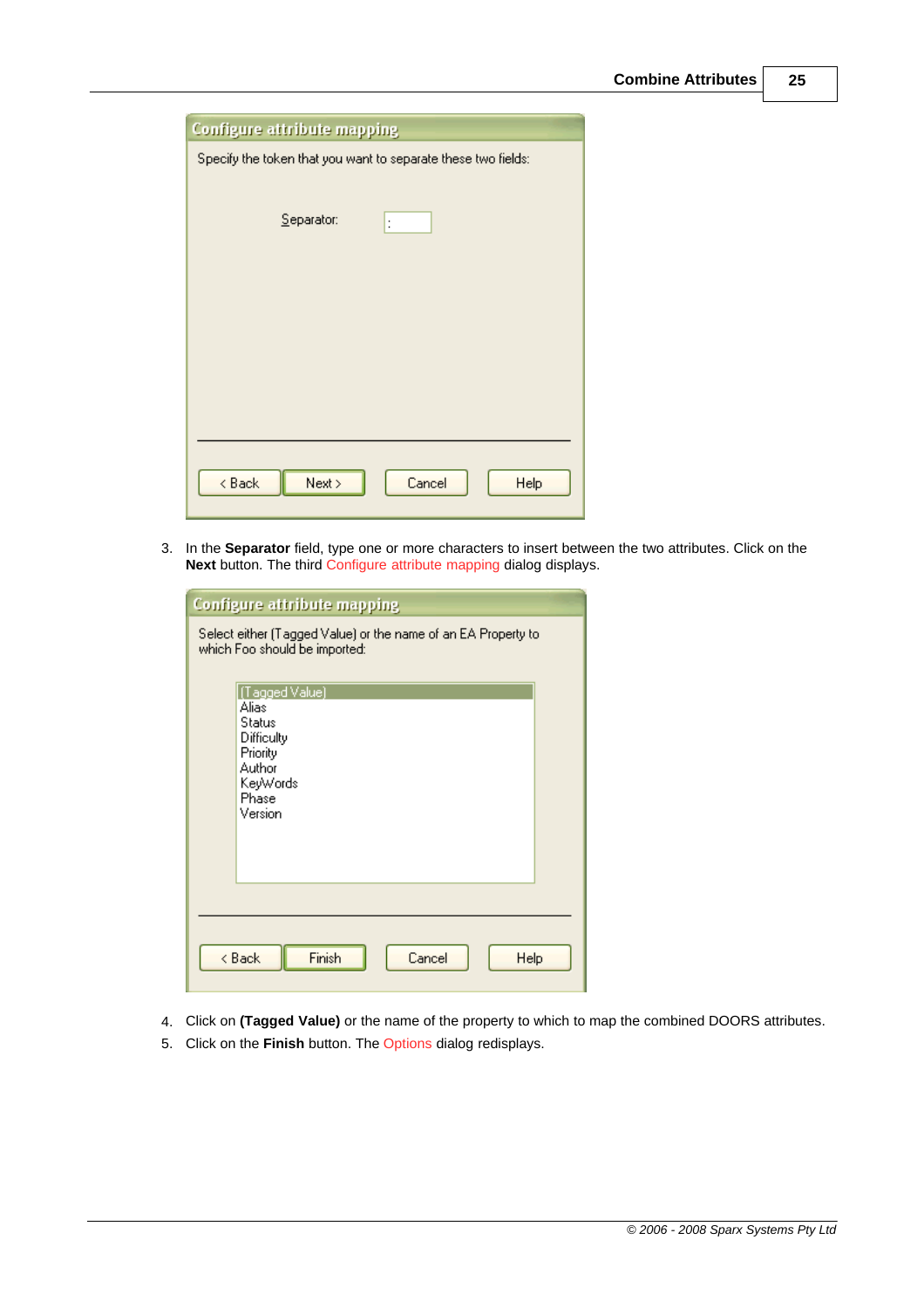#### **26 MDG Link for DOORS User Guide**

| Import Rules:                    |                             |  |  |
|----------------------------------|-----------------------------|--|--|
| DOORS                            | <b>Enterprise Architect</b> |  |  |
| Absolute Number                  |                             |  |  |
| Cost                             |                             |  |  |
| Created By                       | (Tagged Value)              |  |  |
| Created On                       | (Tagged Value)              |  |  |
| Foo [: Barl                      | (Tagged Value)              |  |  |
| Industrial Area                  |                             |  |  |
| Last Modified On                 | (Tagged Value)              |  |  |
| Object Identifier                |                             |  |  |
| Object Level                     |                             |  |  |
| Object Number [: Object Heading] | Name                        |  |  |
| Object Parent                    |                             |  |  |
| Object Short Text                |                             |  |  |
| Object Text                      | Notes                       |  |  |
| old Id                           |                             |  |  |
| Suspect                          |                             |  |  |
| Verification Method              |                             |  |  |
|                                  |                             |  |  |
|                                  |                             |  |  |

Notice that the two attributes are now displayed on the same line, separated by the characters you have specified, and mapped to the Enterprise Architect property.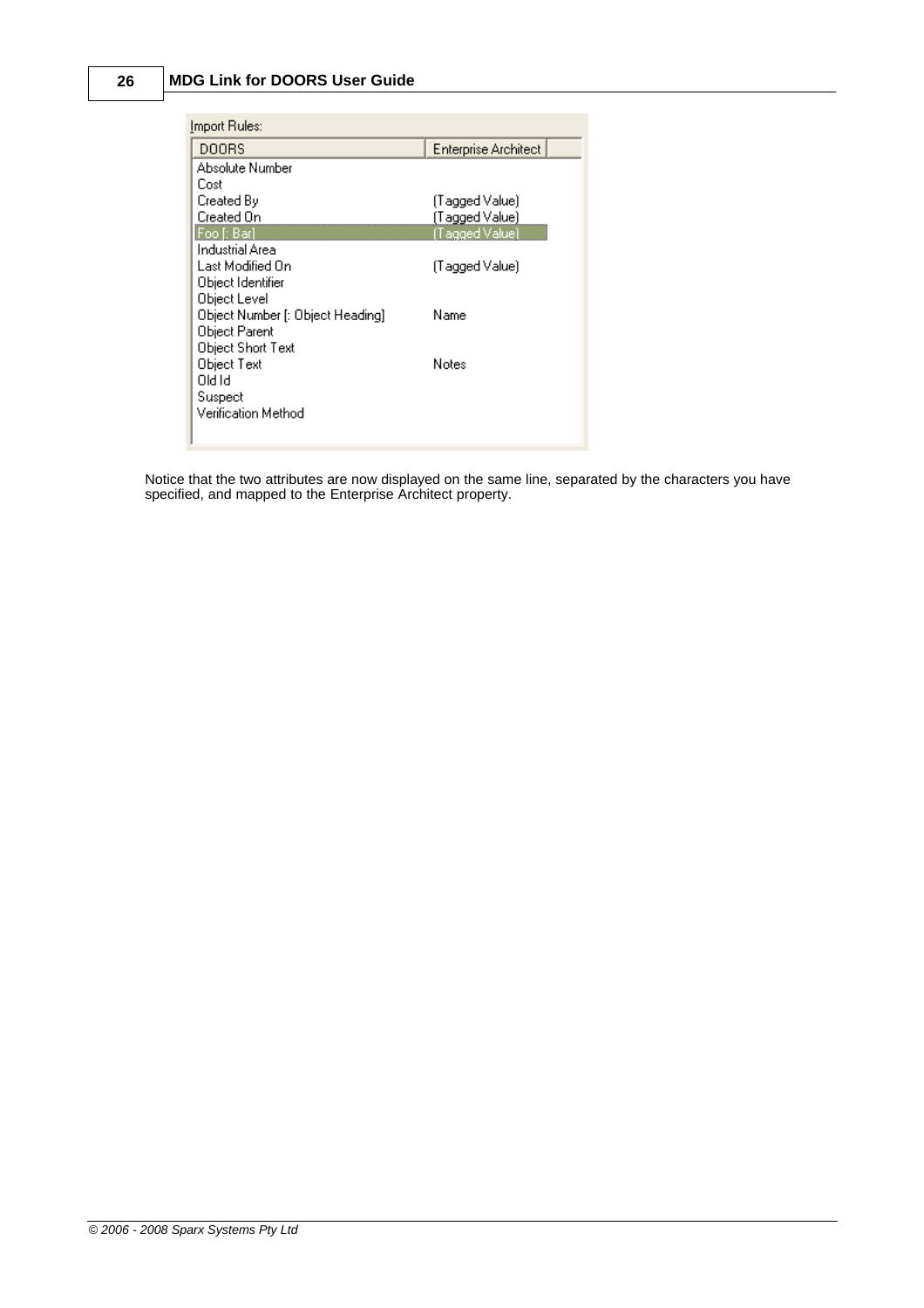### <span id="page-30-0"></span>*3.5 Import*

To import the contents of a DOORS module into an Enterprise Architect package:

- · Select the package in Enterprise Architect to be updated
- · From the Enterprise Architect main menu select: **Add-Ins | Doors | Import**.

The Import Progress dialog displays and the system starts to update the package in Enterprise Architect:

| Close | Help |
|-------|------|
|       |      |

Click on the **Close** button to clear this window.

#### **Note:**

If the package you have selected is locked or checked-in under version control, the import cannot proceed. The following message dialog displays:

| <b>MDG Link for DOORS</b> |                                                |  |
|---------------------------|------------------------------------------------|--|
|                           | Package locked. Cannot proceed with operation. |  |
|                           |                                                |  |

Click on the **OK** button to close the dialog.

The Project Browser in Enterprise Architect should now show the hierarchy of objects imported from the DOORS Module: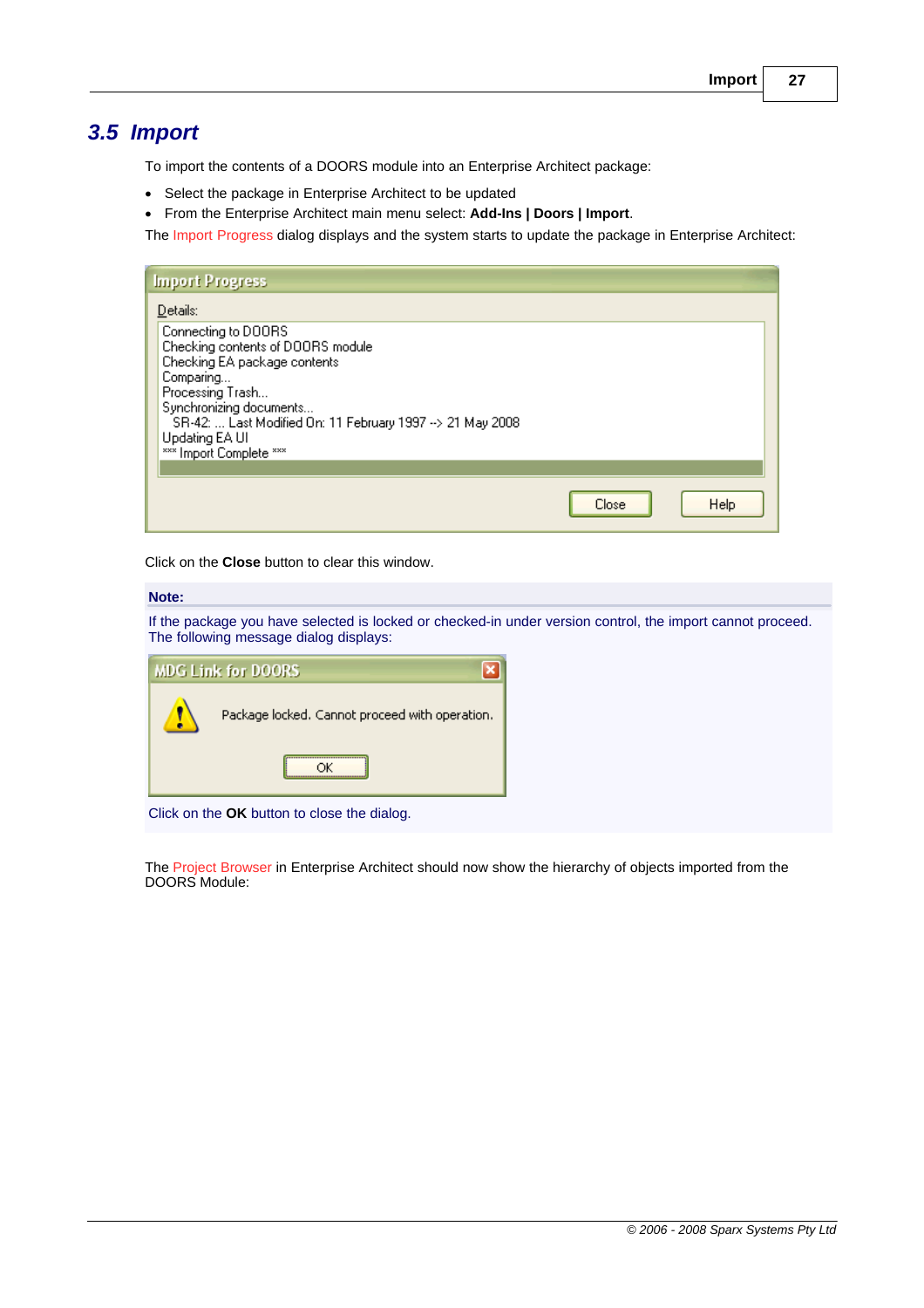

#### **See Also**

• [Synchronize DOORS Module and Enterprise Architect](#page-32-0) 29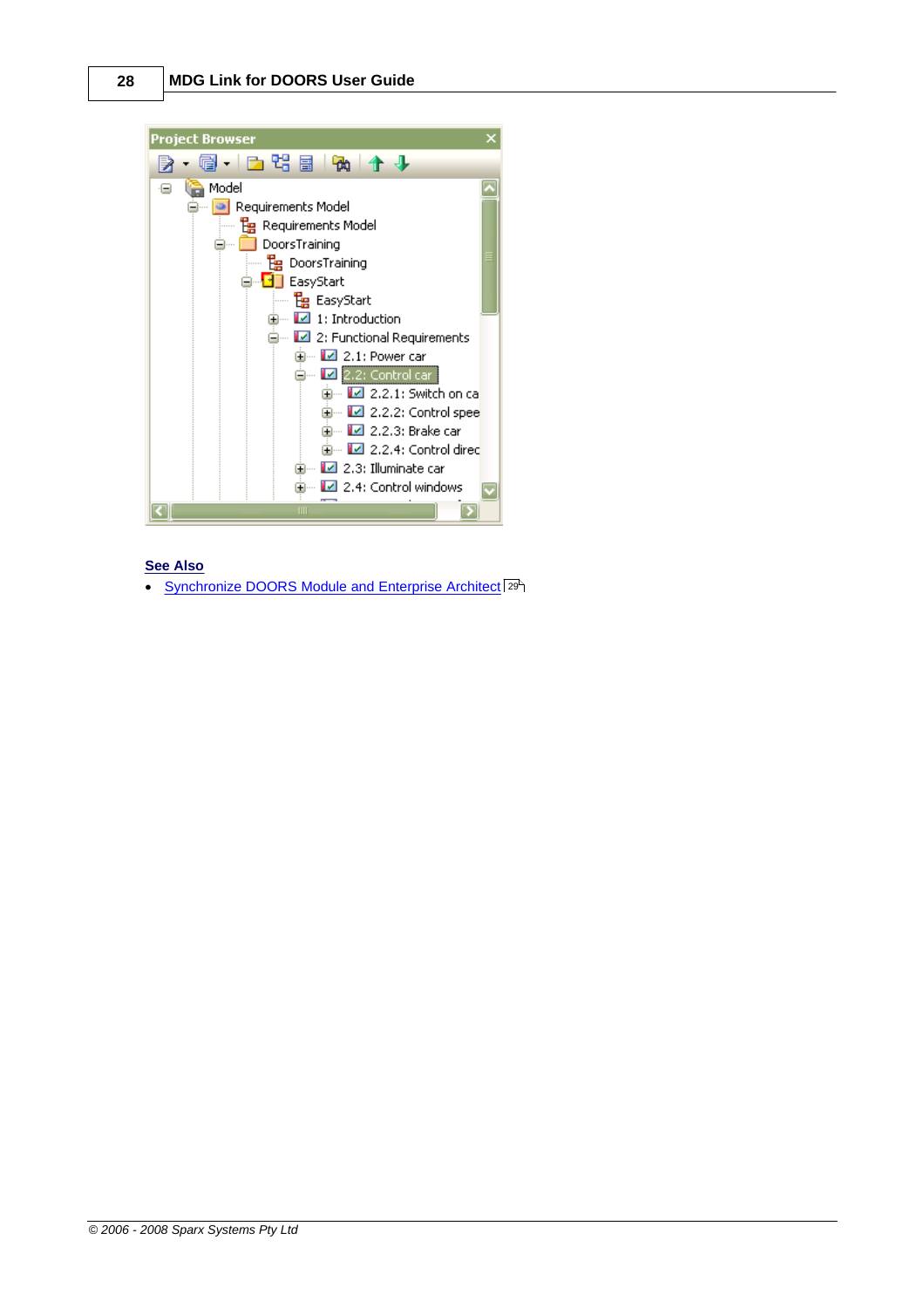### <span id="page-32-0"></span>*3.6 Synchronize DOORS Module and Enterprise Architect*

Once a DOORS module has been imported into Enterprise Architect, and further modifications have been made to the module in DOORS, the module can simply be <u>[re-imported](#page-30-0)</u> | 27<sup>5</sup>) to update and synchronize the data in the Enterprise Architect package.

In cases where:

- · New entries are made in DOORS these are copied to Enterprise Architect and existing Enterprise Architect entries are renumbered as required to reflect the alterations to the hierarchy.
- · Attributes data has changed the change is updated in the Enterprise Architect Requirements and explanatory notes are listed in the Import Progress dialog.
- · Objects are deleted or filtered out the Requirements in Enterprise Architect representing the deleted DOORS objects are placed in a separate (Trash) package for you to process.
- · Objects moved into the Trash package due to a previously-filtered import are detected for re-import. The objects are restored from the Trash package..
- There are deleted or unselected DOORS attributes these remain attached to the corresponding Enterprise Architect Requirements as Tagged Values.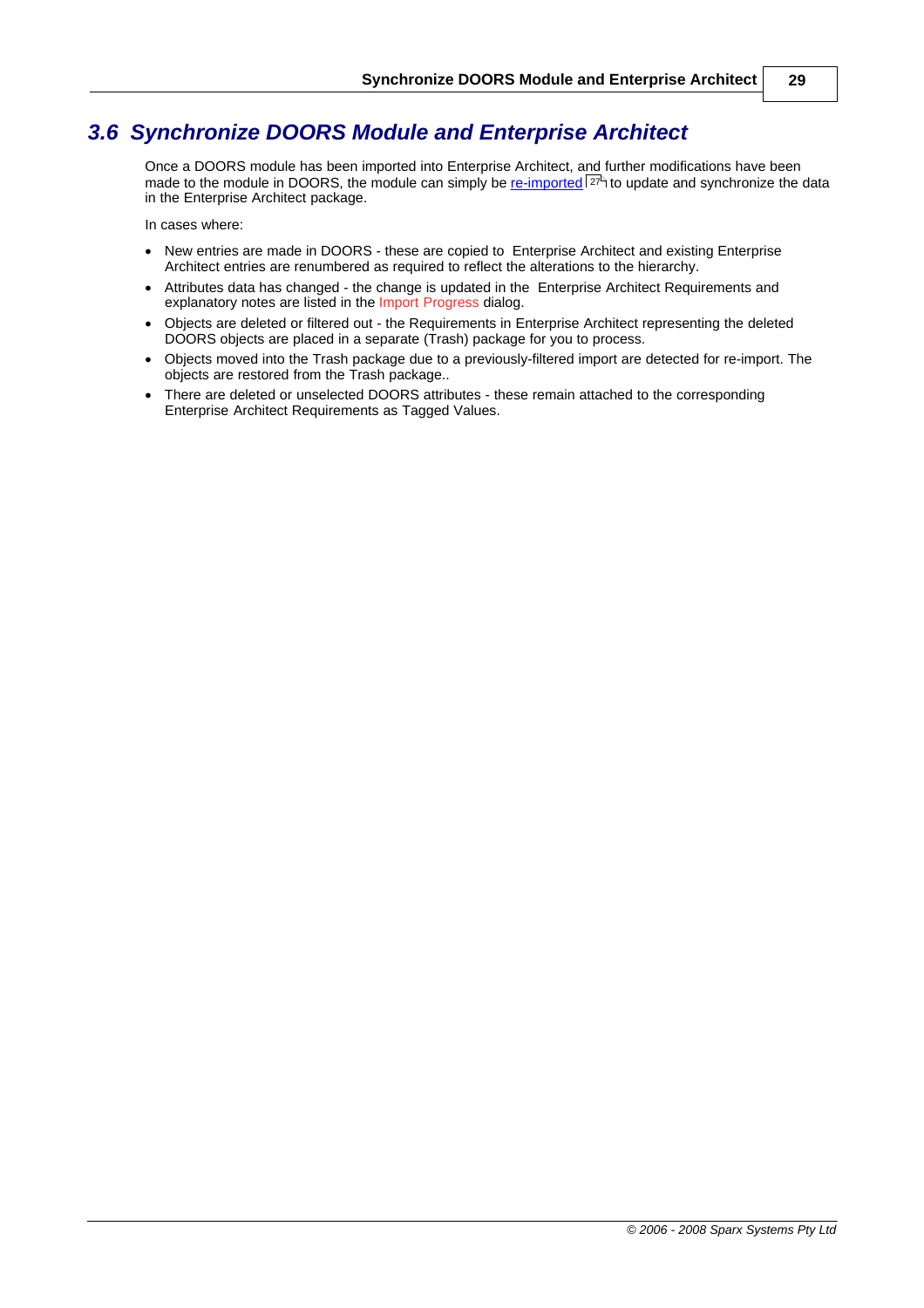### <span id="page-33-0"></span>*3.7 View Requirements in Enterprise Architect*

As Enterprise Architect provides dockable windows, viewing of requirements can be set up to mimic the general structure used in DOORS.

The key windows used for viewing requirements in Enterprise Architect are:

- · Project Browser
- · Element List
- · Notes window
- · Tagged Values window

The following example shows these windows docked to reflect the DOORS module window:

| <b>S</b> MyRequirements - EA                                                                                                               |         |                                                                                                |                |                                                  | 日回因                                                      |
|--------------------------------------------------------------------------------------------------------------------------------------------|---------|------------------------------------------------------------------------------------------------|----------------|--------------------------------------------------|----------------------------------------------------------|
| File<br>Edit<br><b>View</b><br>Project                                                                                                     | Diagram | Element Tools Add-Ins Settings                                                                 | Window<br>Help |                                                  |                                                          |
|                                                                                                                                            |         | Q<br><default><br/>H</default>                                                                 |                | II O , I BAREI O / ,                             |                                                          |
| $\overline{v}$ # $\overline{x}$<br><b>Project Browser</b>                                                                                  |         | Element List:: Model\Requirements Model\DoorsTraining\EasyStart                                |                | $\mathbf{x}$                                     | <b>Tagged Values</b><br>$\bullet$ $\uparrow$ $\times$    |
| $B \cdot C \cdot D$ to the $B$<br>働                                                                                                        | ክ       | <b>BX O &amp; O AL</b>                                                                         | ・留談            |                                                  | HAI ♡ EY X I V EX ©                                      |
| luirements Model<br>Requirements Model                                                                                                     |         | Name                                                                                           | Alias          | $\overline{\phantom{a}}$<br>Difficulty<br>Status | $\Box$ 1: Introduction (Requirement)<br>Absolute N., 146 |
| DoorsTraining                                                                                                                              |         | Trash Can                                                                                      |                | Proposed                                         | Paul Raymond<br>Created By                               |
| <b>Pg</b> DoorsTraining                                                                                                                    | ⊟       | 1: Introduction<br>И                                                                           | SR-146         | Medium<br>Proposed                               | Created On<br>23 February 1997                           |
| <b>d</b> EasyStart                                                                                                                         |         | $1.0 - 1$                                                                                      | SR-145         |                                                  | 23 February 1997<br>Last Modifi                          |
| <b>Le</b> EasyStart                                                                                                                        |         | ы<br>These are the functional system requirements for the development of a new passenger motor |                | Medium<br>Proposed                               | Object Ide<br>SR-146                                     |
| Trash Can<br>1: Introduction<br>≘                                                                                                          |         | vehicle as derived from the user requirements.                                                 |                |                                                  |                                                          |
| $-1.0-1$                                                                                                                                   |         | $1 - 1.0 - 2$                                                                                  | SR-147         | Proposed<br>Medium                               |                                                          |
| $-1.0-2$                                                                                                                                   |         | The car will have a world wide market                                                          |                |                                                  |                                                          |
| 2: Functional Requiren                                                                                                                     |         |                                                                                                |                |                                                  |                                                          |
| $\boxed{2.1}$ : Power car<br>宙<br>Ė.<br>2.2: Control car                                                                                   |         | 2: Functional Requirements<br>ø                                                                | SR-1           | Proposed<br>Medium                               | $\bullet$ <b>4</b> $\times$<br>Notes                     |
| 白… ■ 2.2.1: Switch                                                                                                                         |         | 2.1: Power car<br>M                                                                            | $SR-2$         | Medium<br>Proposed                               | I U A $\equiv \equiv x^2$ $x_2$<br>B                     |
| 2.2.1.0                                                                                                                                    |         | 2.1.1: Move car<br>M                                                                           | $SR-3$         | Medium<br>Proposed                               |                                                          |
| 2.2.1.0                                                                                                                                    |         | 2.1.1.1: Move forwards<br>ø                                                                    | $SR-4$         | Medium<br>Proposed                               |                                                          |
| $\boxtimes$ 2.2.2: Contr<br>Ė                                                                                                              |         | 2.1.1.1.0-1<br><b>IVI</b>                                                                      | SR-5           | Medium<br>Proposed                               |                                                          |
| ■ 2.2.3: Brake<br>Ėŀ.<br>The car shall be able to move forwards at all speeds from 0 to 200 kilometers per hour on<br>$2.2.4$ : Contr<br>Ĥ |         |                                                                                                |                |                                                  |                                                          |
| $\Box$ 2.3: Illuminate ca                                                                                                                  |         | standard flat roads with winds of 0 kilometers per hour, with 180 BHP.                         |                |                                                  |                                                          |
| 2.4: Control wind                                                                                                                          |         | 2.1.1.2: Move backwards<br>M                                                                   | $SR-6$         | Medium<br>Proposed                               |                                                          |
| 2.5: Control sun r<br>圧                                                                                                                    |         | M<br>2.1.1.2.0-1                                                                               | SR-7           | Medium<br>Proposed<br>$\overline{\mathbf{v}}$    |                                                          |
| 2.6: Maintain visit<br>Ĥ<br>2.7: Stabilize occu<br>庙                                                                                       |         |                                                                                                |                | $\boxed{\mathbf{z}}$                             |                                                          |
| ⋝                                                                                                                                          |         | Start Page<br><b>Element List</b>                                                              |                | Þ                                                |                                                          |
| Ready                                                                                                                                      |         |                                                                                                |                |                                                  | CAP NUM SCRL                                             |

By default Enterprise Architect's Project Browser is located on the right of the screen. The Project Browser is similar to the Module Explorer in DOORS (it displays the hierarchy view). The Project Browser can be easily docked to the left of the screen to reflect the position of the hierarchy view in DOORS.

The Element List can be used to view the Requirement element text details instead of the diagram view. This is accessible from the main menu by selecting the **View | Element List** option.

The DOORS attribute *Object Text* is imported into Enterprise Architect as an *Element Note*. The **Notes** field can also be viewed and edited using the Notes window. This is accessible from the main menu by selecting the **View | Notes** menu option.

The user-definable attributes in DOORS are imported as Tagged Values in Enterprise Architect. The Tagged Values window is accessible from the main menu by selecting the **View | Tagged Values** menu option.

For information on saving this setup see: <u>Save an Enterprise Architect View</u>| ঞ্চী

#### <span id="page-33-1"></span>*3.7.1 Save an Enterprise Architect View*

#### **Save a View**

Once a view has been set up for working with requirements in Enterprise Architect, it can be saved as either:

- · A predefined view selectable by the user. or
- · The default view for the user's copy of Enterprise Architect.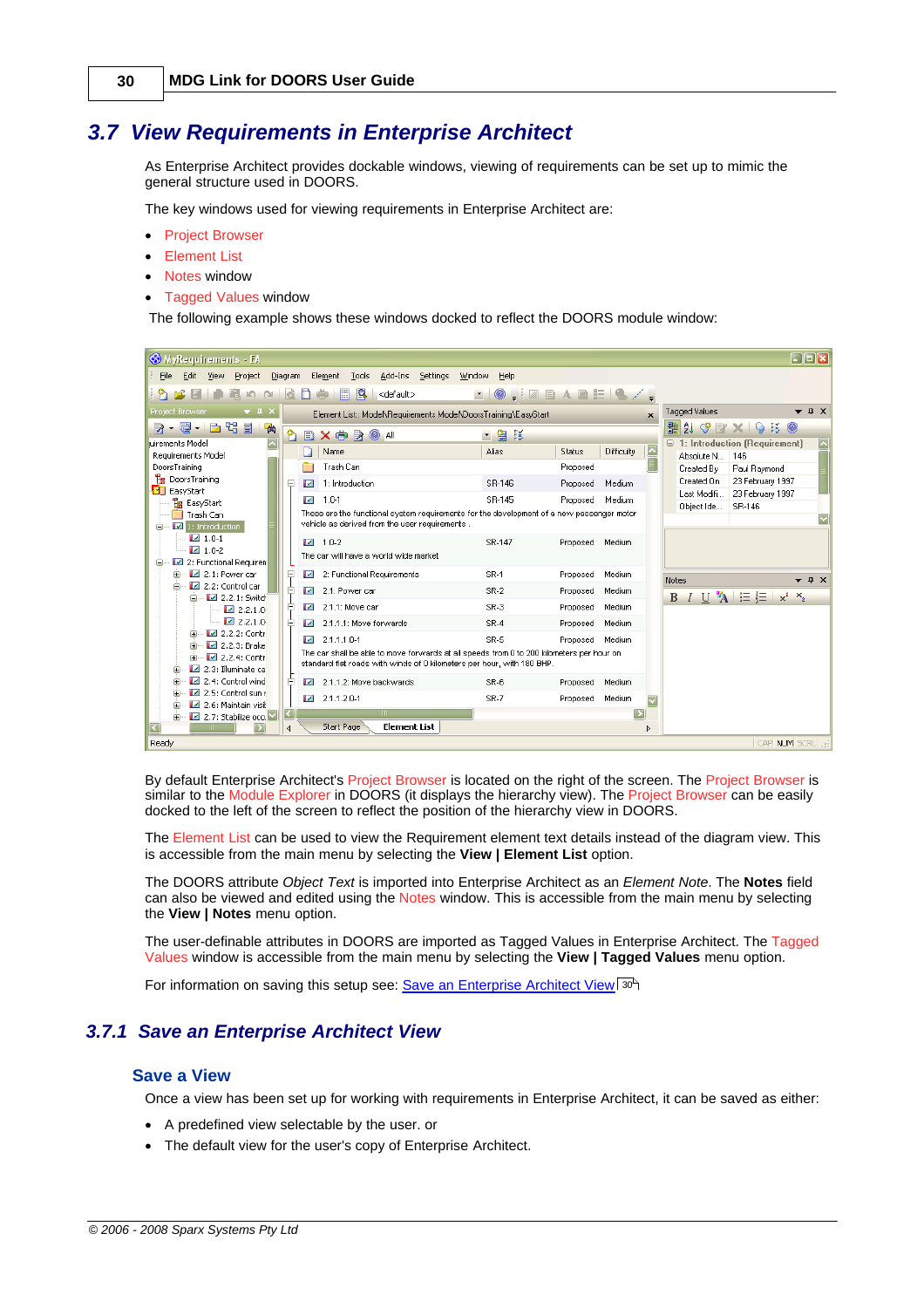#### **Save a Layout**

To save the current view as a custom layout, select the **View | Visual Layouts | User Layouts** menu option. The Custom Layouts dialog displays:

| <b>Custom Layouts</b>                                                                |                                                                 |
|--------------------------------------------------------------------------------------|-----------------------------------------------------------------|
| Select Layout:<br>⊙ Layout 1<br>O Layout 2<br>O Layout 3<br>O Layout 4<br>O Layout 5 | Save Layout to Selected<br><b>Load Selected Layout</b><br>Close |

To save the current layout:

- 1. Select the layout number it is to be saved as.
- 2. Select the **Save Layout to Selected** option .

#### **Load a Layout**

To load a custom layout, select the **View | Visual Layouts | User Layouts** menu option.

- 1. Select the layout to load.
- 2. Select the **Load Selected Layout** option.

#### **Set Default View**

To save a view as the default layout simply adjust the view and close Enterprise Architect.

#### **Note:**

If you have multiple copies of Enterprise Architect open, ensure the last instance of Enterprise Architect is set in the layout you have set up. On restarting Enterprise Architect this is the default layout loaded.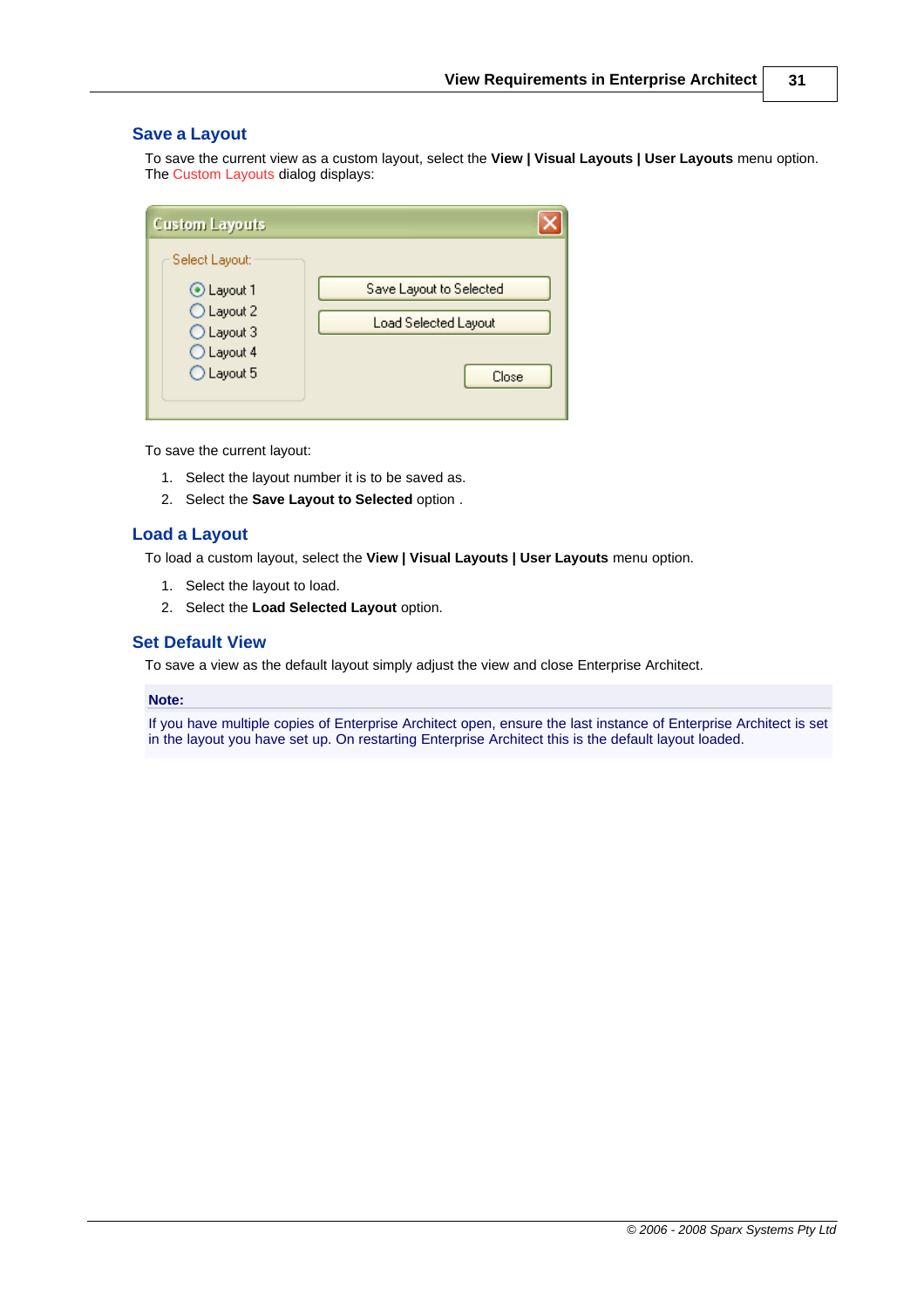### <span id="page-35-0"></span>*3.8 Trace Requirements to Other UML Artifacts*

Enterprise Architect has its own <u>[Requirements Management](http://www.sparxsystems.com.au/EAUserGuide/requirementsmanagement2.htm)</u> facilities, which you can use to create, edit, link and monitor your Requirements. Of particular use in monitoring the use and realization relationships of Requirements and Use Cases, Features and Classes in your model are the:

- [Requirements Hierarchy](http://www.sparxsystems.com.au/EAUserGuide/requirementshierarchy.htm) and
- · [Dependency Report](http://www.sparxsystems.com.au/EAUserGuide/dependencyreport.htm).

You can also examine and edit the relationships of Requirements using the Enterprise Architect [Relationships](http://www.sparxsystems.com.au/EAUserGuide/elementrelationshipmatrix.htm) [Matrix](http://www.sparxsystems.com.au/EAUserGuide/elementrelationshipmatrix.htm) and [Relationships Window](http://www.sparxsystems.com.au/EAUserGuide/linktab.htm).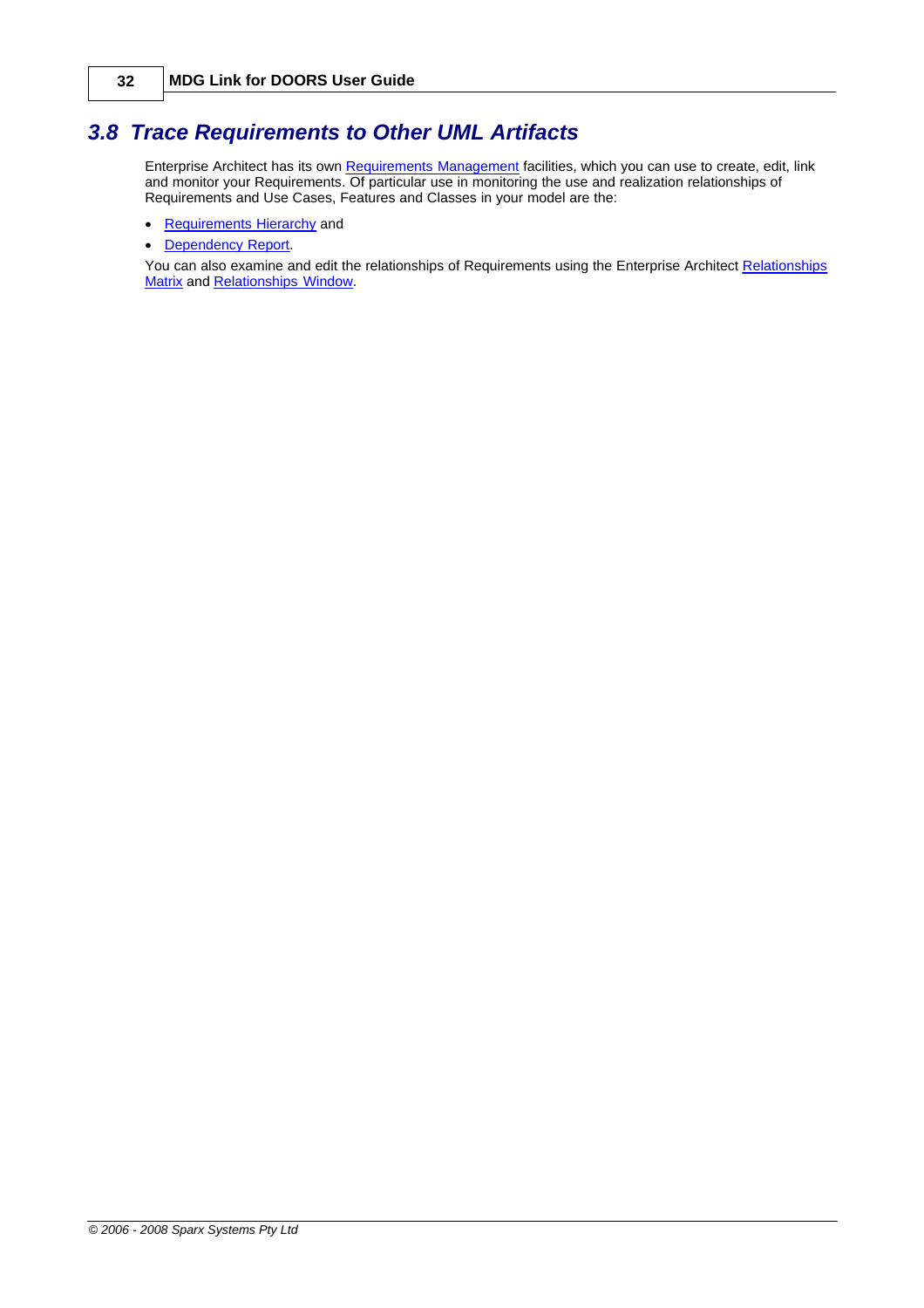### <span id="page-36-0"></span>*3.9 Locate Enterprise Architect Requirement in DOORS*

The MDG Link for DOORS enables you to select a Requirement in Enterprise Architect and locate that Requirement in the source DOORS module (provided that the connection between the package and module still exists).

For this facility to work, the *Absolute Number* attribute in DOORS must be mapped and synchronized with an Enterprise Architect property.

To locate the Requirement:

- 1. Click on the Requirement in the Enterprise Architect Project Browser.
- 2. Select the **Add-Ins | DOORS | Locate in DOORS** menu option.

| Tools   | Add-Ins<br>Settings Window | Help |                 |
|---------|----------------------------|------|-----------------|
| 1<br>R  | Disconnect from DOORS      |      | _ : 2 B A B E   |
|         | <b>DOORS</b>               |      | Import          |
|         | Manage Add-Ins             |      | Options         |
|         |                            |      | Locate in DOORS |
| Search: |                            |      | Help            |
|         |                            |      | About           |

3. If the DOORS module is not open, the MDG Link for DOORS opens it. The module list displays with the Requirement selected.

#### **Note:**

If the DOORS module is already open, it does not necessarily come to the front of the display. You might therefore have to select DOORS from the tabs at the bottom of the Windows Desktop.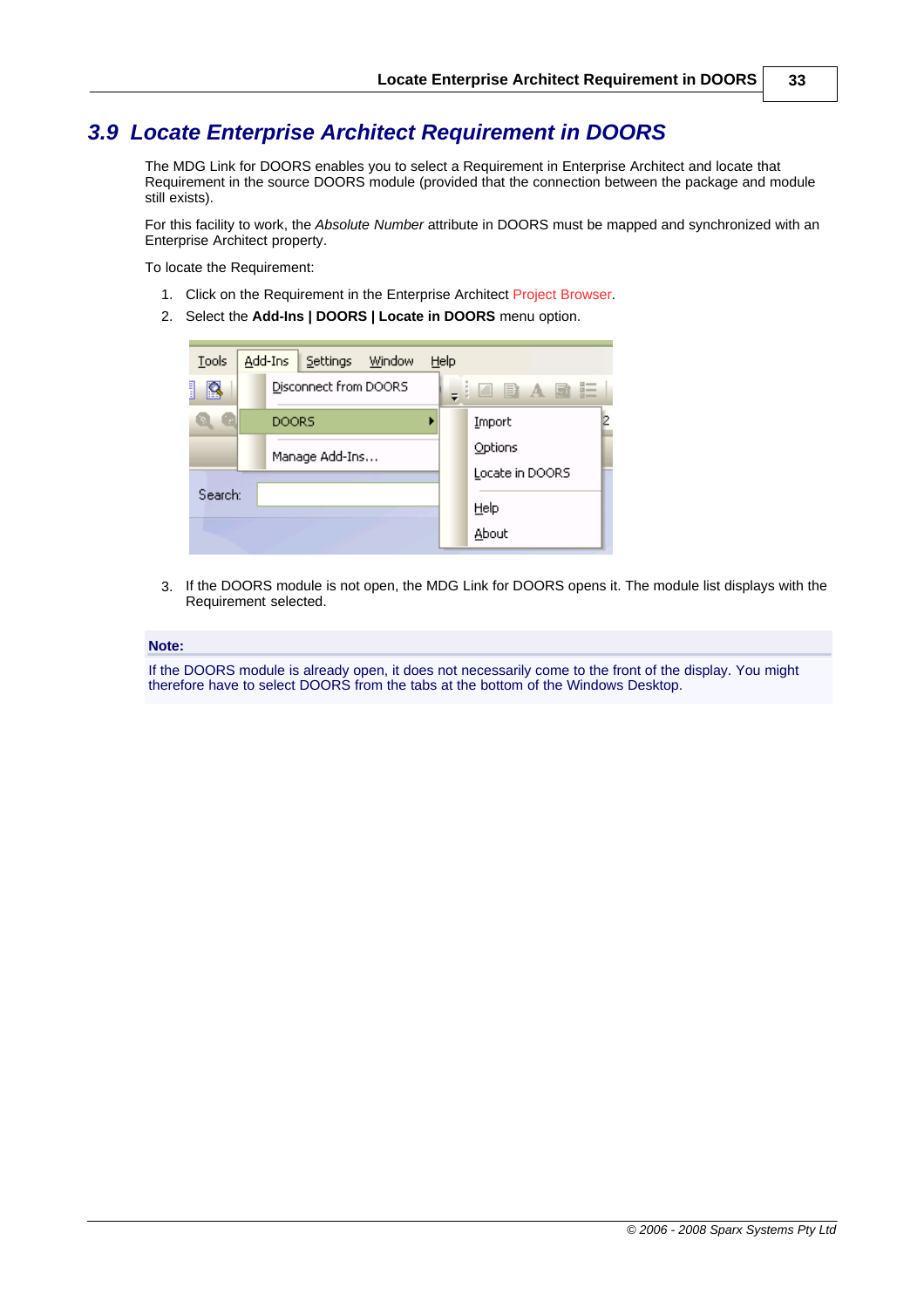## <span id="page-37-0"></span>*4 Troubleshooting*

During the import of data from DOORS to Enterprise Architect, the MDG Link for DOORS performs data validation and might detect incorrect data. In this case, it assists you in identifying and correcting the error.

#### **Error Detection and Correction**

If MDG Link for DOORS detects a data error during an import, the following error dialog displays:

| <b>MDG Link for DOORS</b>                                                                                                                                                                                                                                                                                                   |
|-----------------------------------------------------------------------------------------------------------------------------------------------------------------------------------------------------------------------------------------------------------------------------------------------------------------------------|
| Unexpected data encountered during import:<br>Error Parsing XML Result<br>File: C:\DOCUME~1\sparxsys\LOCALS~1\Temp\DP14<br>Line: 8<br>Pos: 151<br>Ahs: 2120<br>Reason: An invalid character was found in text content.<br>(Error Code: 800403E9)<br>For further assistance, go to http://www.sparxsystems.com/support<br>ОΚ |

- 1. Note the error reason, and the filename, line number and character position that identify the location of the error.
- 2. Click on the **OK** button. A prompt displays, to help you locate and open the XML file containing the error.



3. Click on the **Yes** button. Windows Explorer opens for the *Temp* folder, highlighting the XML file containing the error.

| $\equiv$ Temp                                               |                                                                   |                     |  |  |  |  |  |
|-------------------------------------------------------------|-------------------------------------------------------------------|---------------------|--|--|--|--|--|
| File<br>Edit<br><b>Favorites</b><br>View                    | Tools<br>Help                                                     |                     |  |  |  |  |  |
| Back -                                                      | Search <b>P</b> Folders                                           | ゆめ×り<br>丽·          |  |  |  |  |  |
| Address In the                                              | Ð<br>Go<br>C:\Documents and Settings\sparxsys\Local Settings\Temp |                     |  |  |  |  |  |
| Name<br>一些                                                  | Size   Type                                                       | Date Modified       |  |  |  |  |  |
| ÎDP2<br>is.                                                 | File<br>43 KB                                                     | 11/01/2006 2:09 PM  |  |  |  |  |  |
| 圖DP3                                                        | 244 KB<br>File                                                    | 24/09/2007 10:51 AM |  |  |  |  |  |
| is.<br>lDP4                                                 | 43 KB<br>File                                                     | 11/01/2006 2:09 PM  |  |  |  |  |  |
| DP5<br>in.                                                  | File<br>4 KB.                                                     | 21/05/2006 11:25 AM |  |  |  |  |  |
| 圖DP6                                                        | 4 KB<br>File                                                      | 21/05/2006 11:25 AM |  |  |  |  |  |
| <b>MDP14</b>                                                | File<br>4 KB.                                                     | 21/05/2006 11:27 AM |  |  |  |  |  |
| Type: File Date Modified: 21/05/2006 11:27 AM Size: 3.95 KB | 3.95 KB                                                           | My Computer<br>-11  |  |  |  |  |  |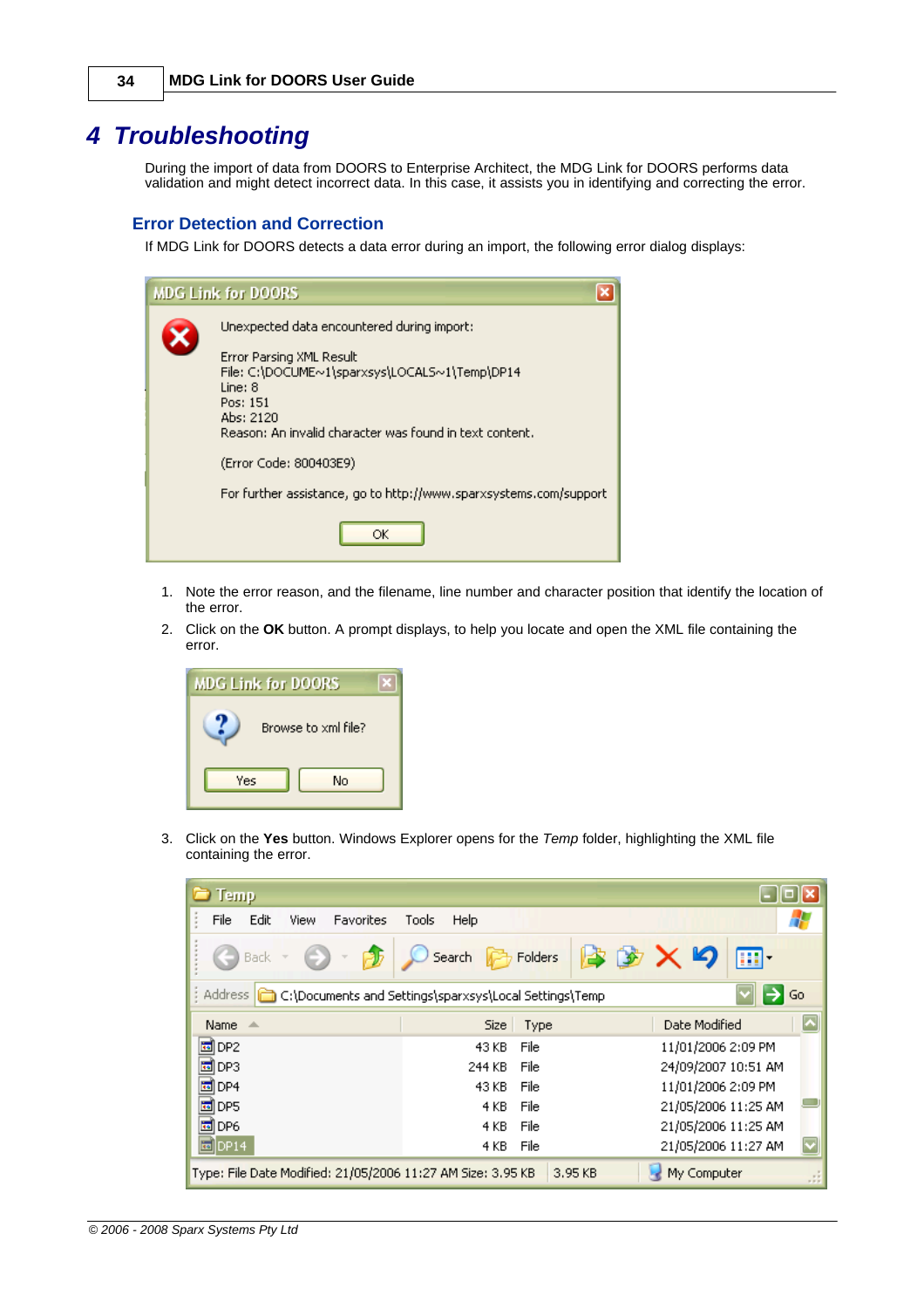4. Open the file in your preferred XML or text editor, and locate the error using the information from the original error message.

|  |  |  | <a9>Overview of the DocumentO</a9> |  |
|--|--|--|------------------------------------|--|
|--|--|--|------------------------------------|--|

5. Note the error (in this case, an invalid character), then return to the DOORS module and locate and correct the error there.

| l ID | Requirements                                    |  |
|------|-------------------------------------------------|--|
|      | $PR-6$   1.5 Overview of the Document $\square$ |  |

6. After you have corrected the error and saved the changes, repeat the import.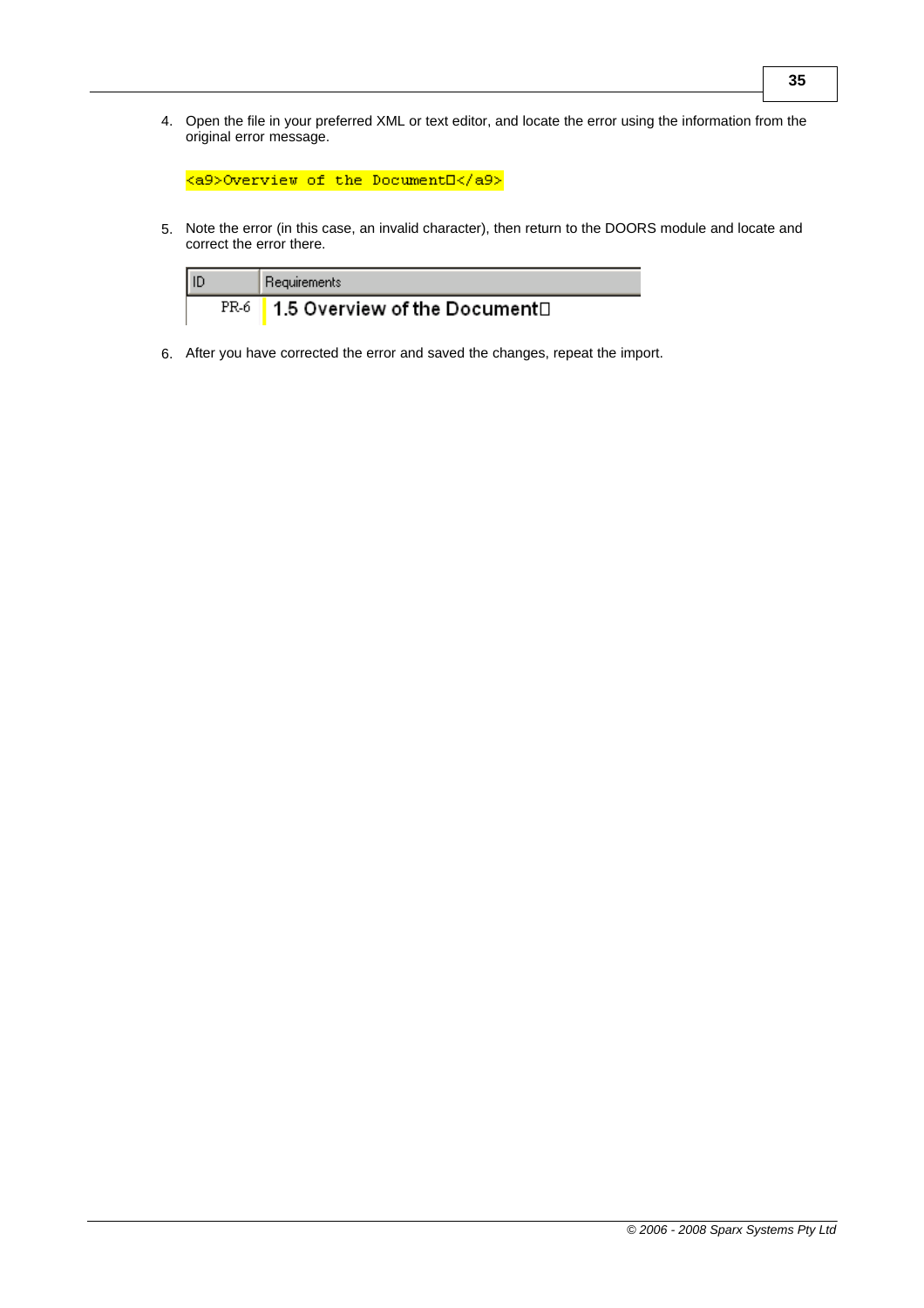# **Index**

## **- A -**

Add-In Menu Options 18 **Attribute** Combine Mapping 24 Map To Property 23

## **- C -**

Combine Attribute Mapping 24 Define Separator 24 Using Mapping Wizard 24 Compiled 20 June 2008 2 **Connect** Enterprise Architect To DOORS 14 Manually 14 Copyright 3

## **- D -**

Dependency Report 32 Detect Errors 34 **Disconnect** DOORS 18 Enterprise Architect From DOORS 14 DOORS MDG Link For, Menu Options 18 DOORS Attribute Map To Enterprise Architect Property 23 DOORS Module Import 27 Synchronize Enterprise Architect Package With  $29$ 

## **- E -**

Element Notes View Requirements 30 Element View View Requirements 30 End User License Agreement 4 Enterprise Architect Package Synchronize With DOORS 29 Enterprise Architect Property Map To DOORS Attribute 23

Error Correction 34 Detection 34 EULA 4

## **- F -**

Filter Imported Requirements 22 Filter By View Default 22 Option 22 Standard View 22

## **- G -**

Getting Started 11

## **- I -**

Import DOORS Module 27 Error Correction 34 Filter Options 22 For The First Time 17 Options, DOORS Attributes To Enterprise Architect Properties 20 Initial Import 17

## **- L -**

Layout Load 30 Save View As 30 License 4 Load View 30 Locate Requirement in DOORS 33

## **- M -**

Manual Connection To DOORS Module 14 Map DOORS Attributes To Enterprise Architect Properties 20 Mapping Wizard Map DOORS Attribute To Enterprise Architect Property 23 MDG Link For DOORS Acknowledgement Of Trademarks 7

*© 2006 - 2008 Sparx Systems Pty Ltd*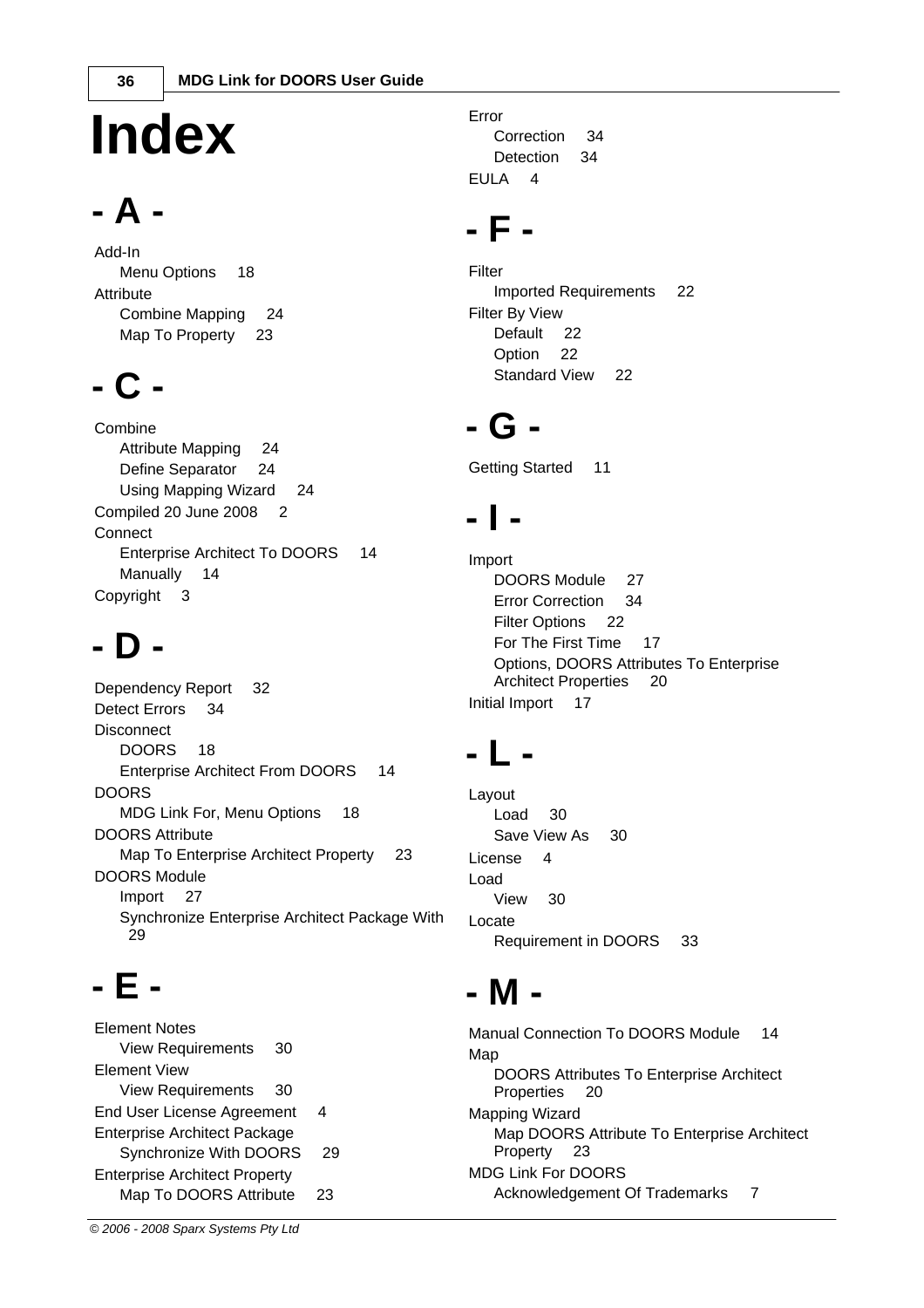MDG Link For DOORS Copyright 3 Getting Started 11 License 4 Order 10 Register 12 Support 8 System Requirements 9 Use 19 Welcome 2 Menu DOORS Technology 18 Monitor Requirements Realization 32 Relationships 32 Use 32

## **- O -**

**Options** For Importing DOORS Attributes 20 Order MDG Link For DOORS 10

## **- P -**

Project Browser View Requirements 30 **Properties** Enterprise Architect, Map To DOORS Attributes 20

## **- R -**

**Register** MDG Link For DOORS 12 Re-Import DOORS Module 27 Relationship Hierarchy 32 Matrix 32 Window 32 Requirement Locate In DOORS 33 Management 32 Realization 32 Relationships 32 Trace To Other UML Elements 32 Use 32

## **- S -**

Save Enterprise Architect View 30 View As Layout 30 Software License 4 Support 8 **Synchronize** Enterprise Architect With DOORS Module 29 System Requirements 9

## **- T -**

Tagged Values Window View Requirement Tagged Values 30 **Trace** Requirement Use 32 Trademarks 7 Troubleshooting 34

## **- U -**

Use MDG Link For DOORS 19

## **- V -**

View Enterprise Architect, Save 30 Set Default 30 View Requirements In Element Notes 30 In Element View 30 In Project Browser 30 In Tagged Values Window 30

## **- W -**

Welcome 2